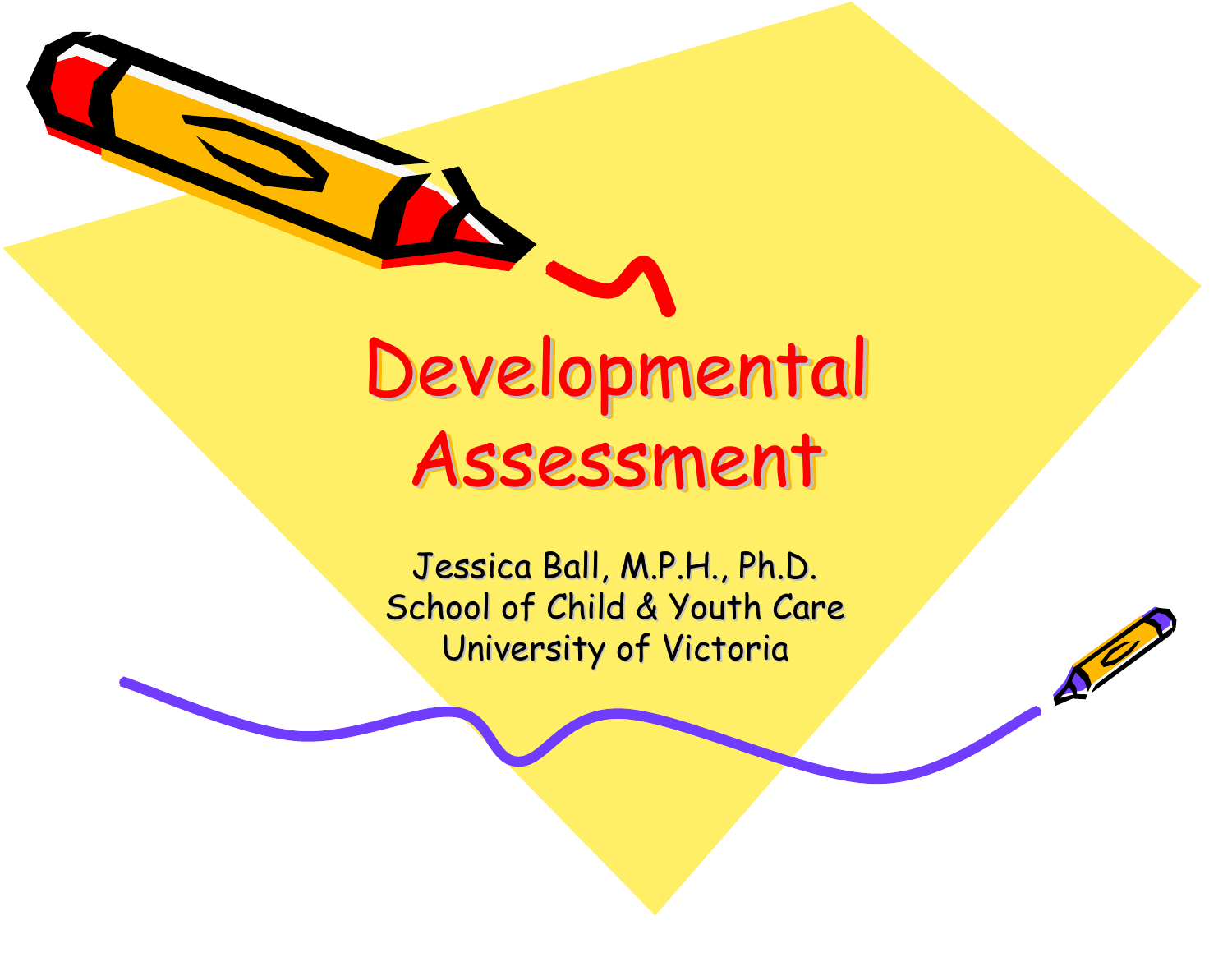# What is developmental assessment?

- •Developmental assessment is the process of observing and recording the work children do and how they do it, as a basis for a variety of decisions about their care, suitable programs and program goals, and service needs.
- Developmental assessment is done everyday by attentive caregivers, but the<br>term usually refers to various<br>STRUCTURED systems for observation.

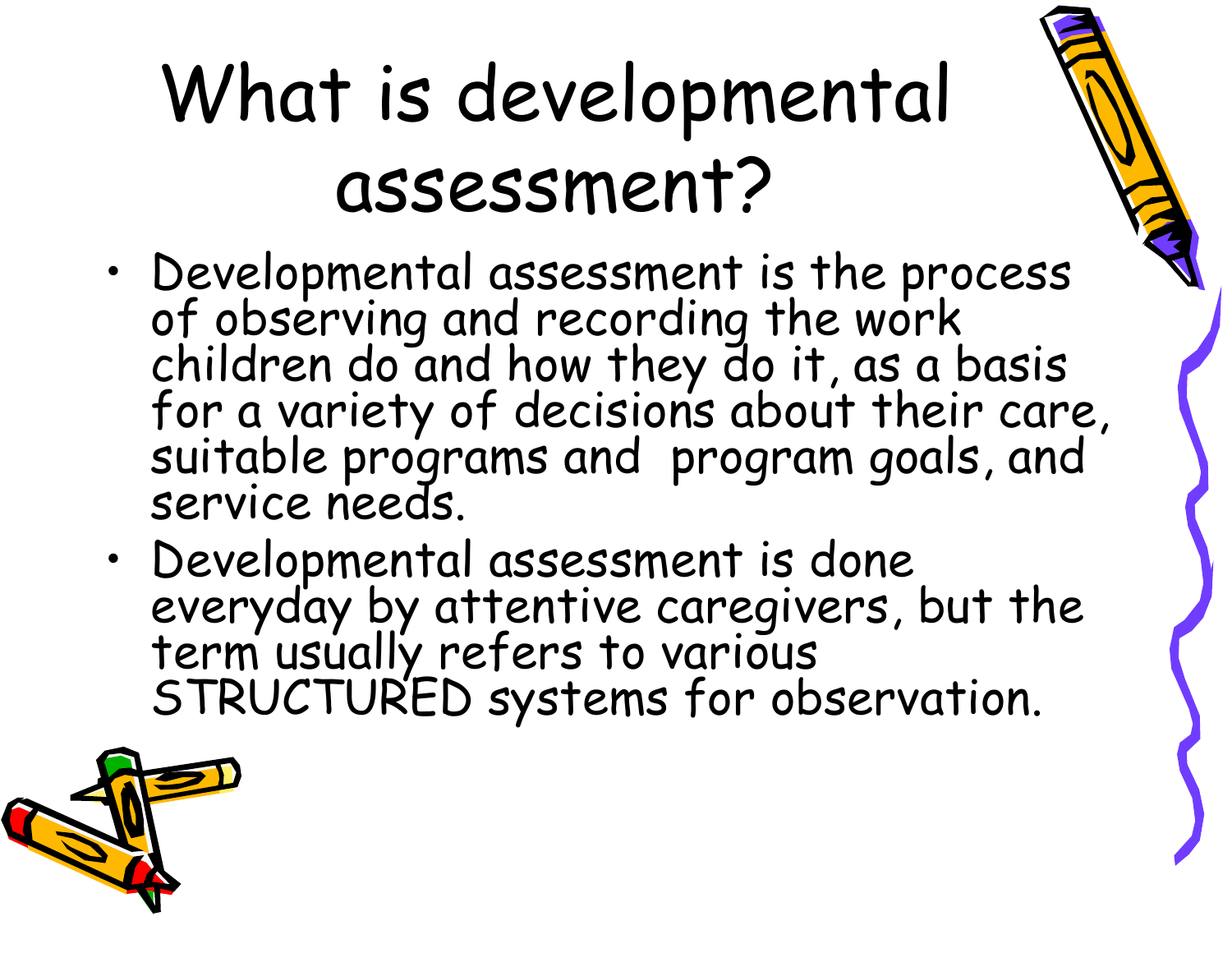### Why Assess?

- • An assessment instrument is a decisionmaking tool
- • Monitoring progress
	- –Individualize programs, inform parents
	- –Report to funders, revise programs
- •Screening: 'red flags'
- • Diagnosis
	- –Identify special need(s)
	- –Establish eligibility for funding or services

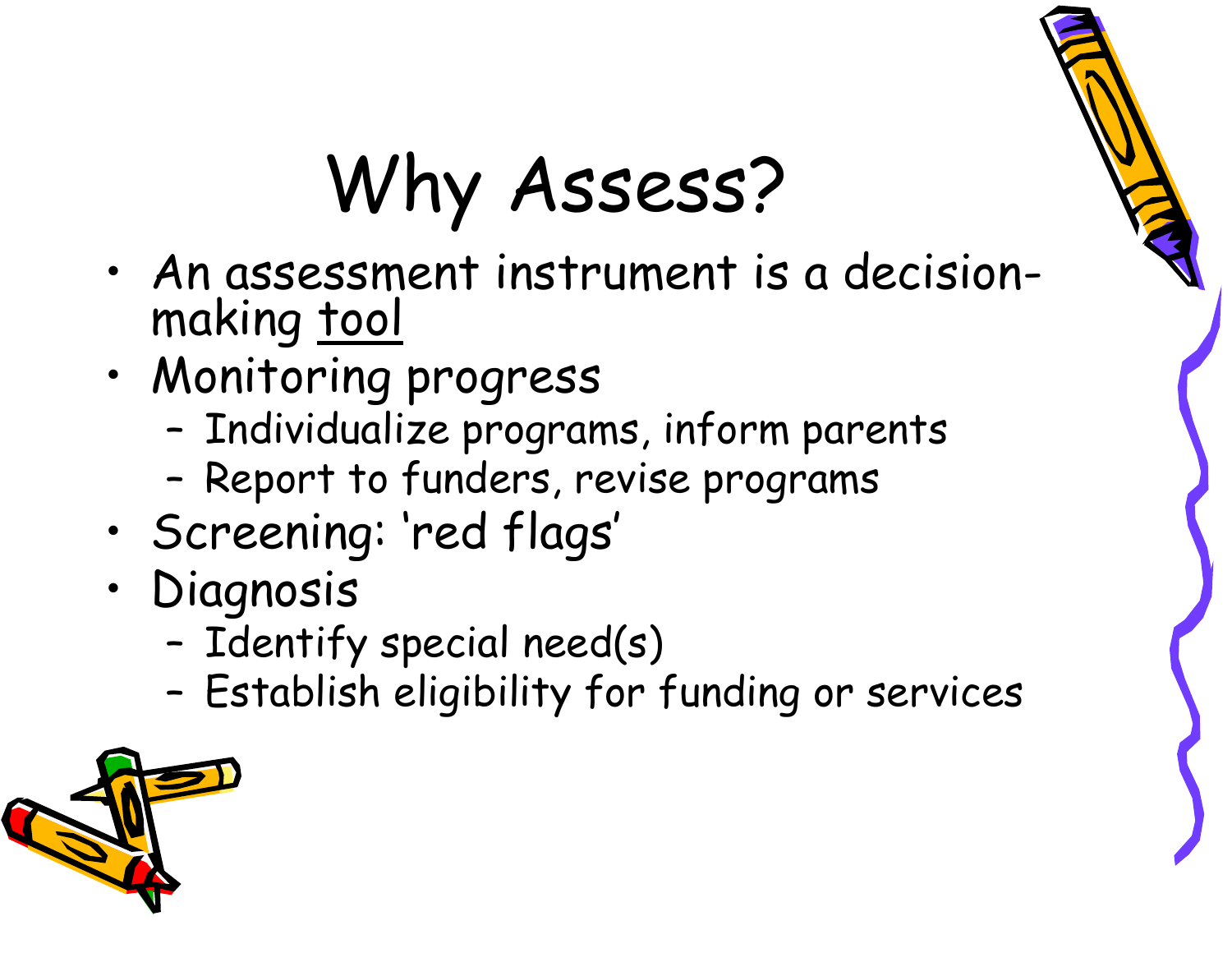### 'Domains' of Assessment

- •Physical growth & movement
- $\bullet$ Health
- Achievement
- Socio-emotional
- •Cognitive
- Neuropsychological
- Personality
- Identity / Self-concept
- Spirituality??



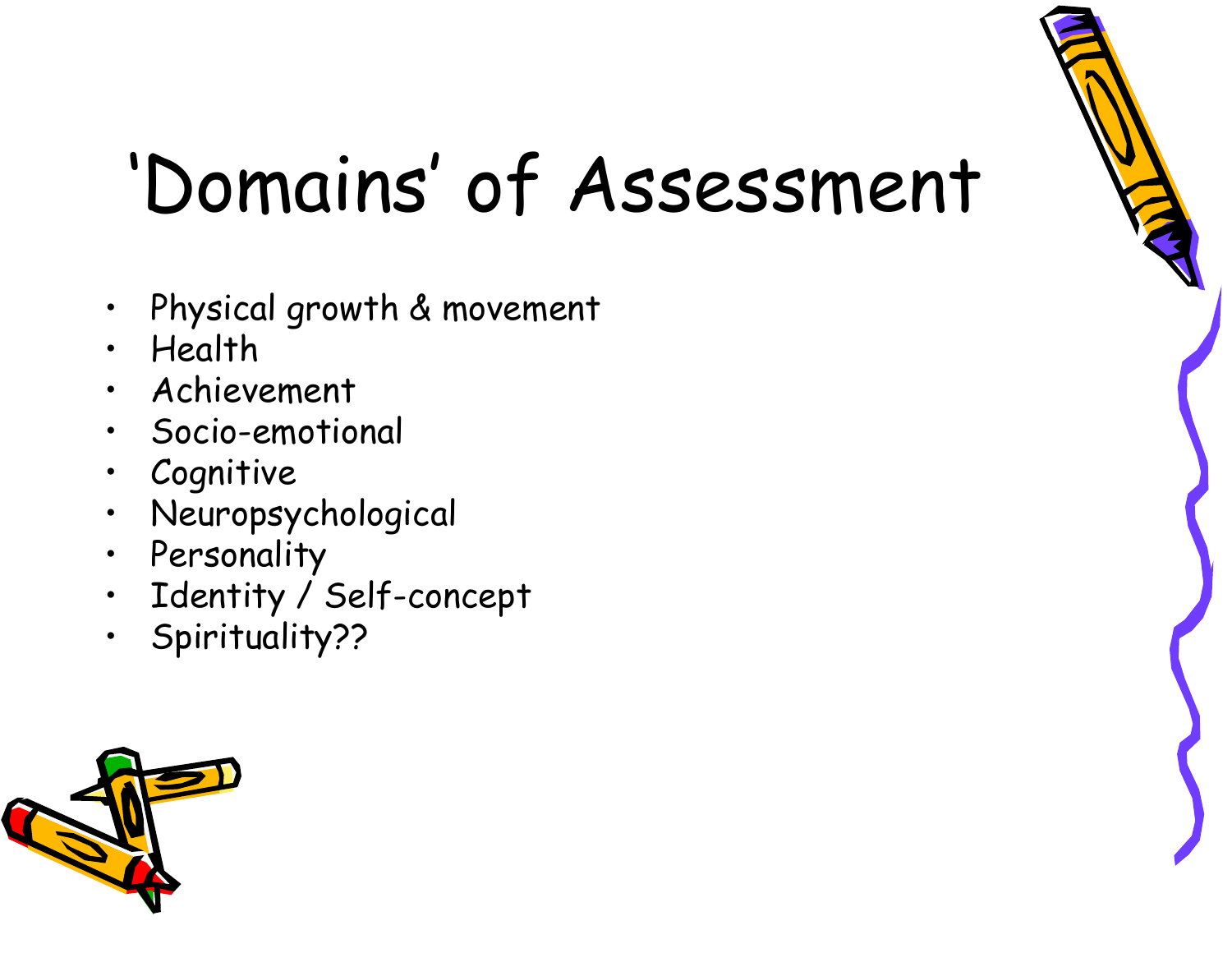# Methods of Assessment

- •Developmental Interview
- •Clinical Interview
- •Observation (see handout)
- Questionnaire
- •'Projective' (e.g., drawings, stories)
- •Narrative assessment
- Dynamic Assessment
- For each method, there are many 'tools' or 'instruments' for conducting an assessment.

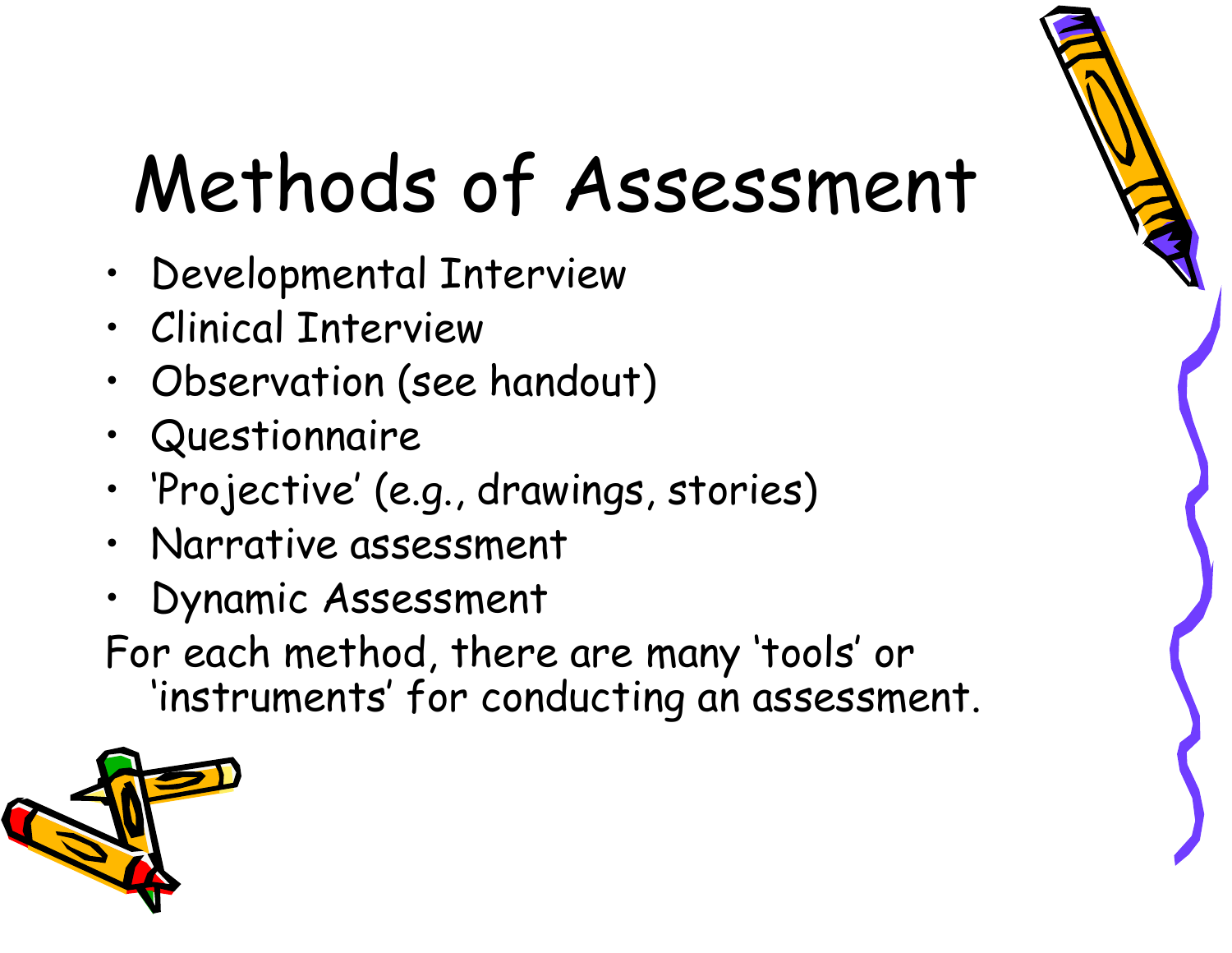# Assessment Approaches

- • Norm-referenced assessment
	- –Compare individual child to other children
- • Criterion-reference assessment
	- –Compare child as he/she is now to how he/she was at<br>some earlier time
	- 'Milestone scales'
- • Functional assessment
	- –Observation of the child's 'performance' of everyday tasks in a natural setting (e.g., Work Sampling System, Child Observations Record, Ounce of Prevention Scale)

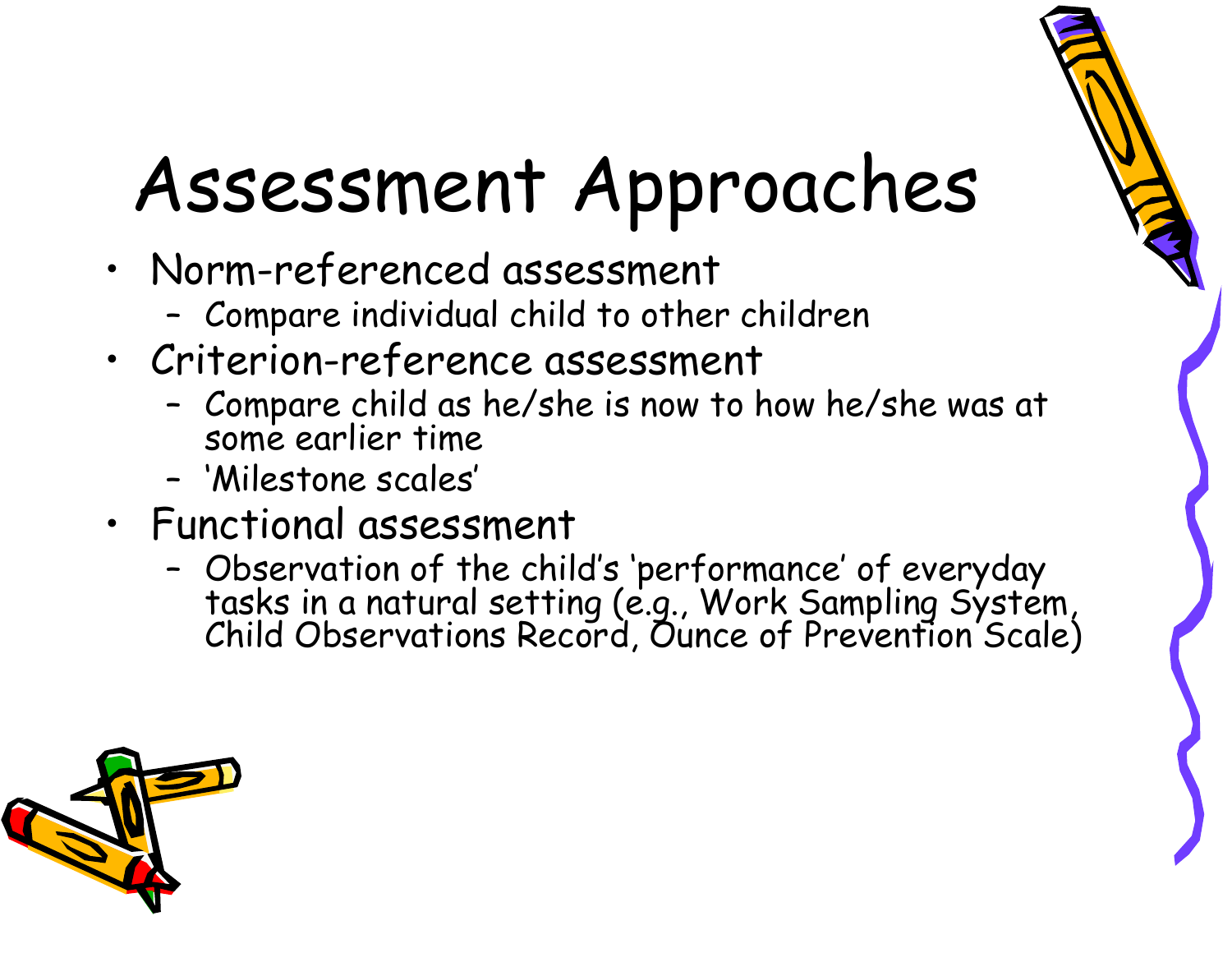#### Good Assessments Are…

- $\bullet$ Based on more than one method (e.g., observation & test, questionnaire & observation, parents & teachers)
- $\bullet$ Reliable
- •Valid
- $\bullet$ Unbiased
- •Helpful

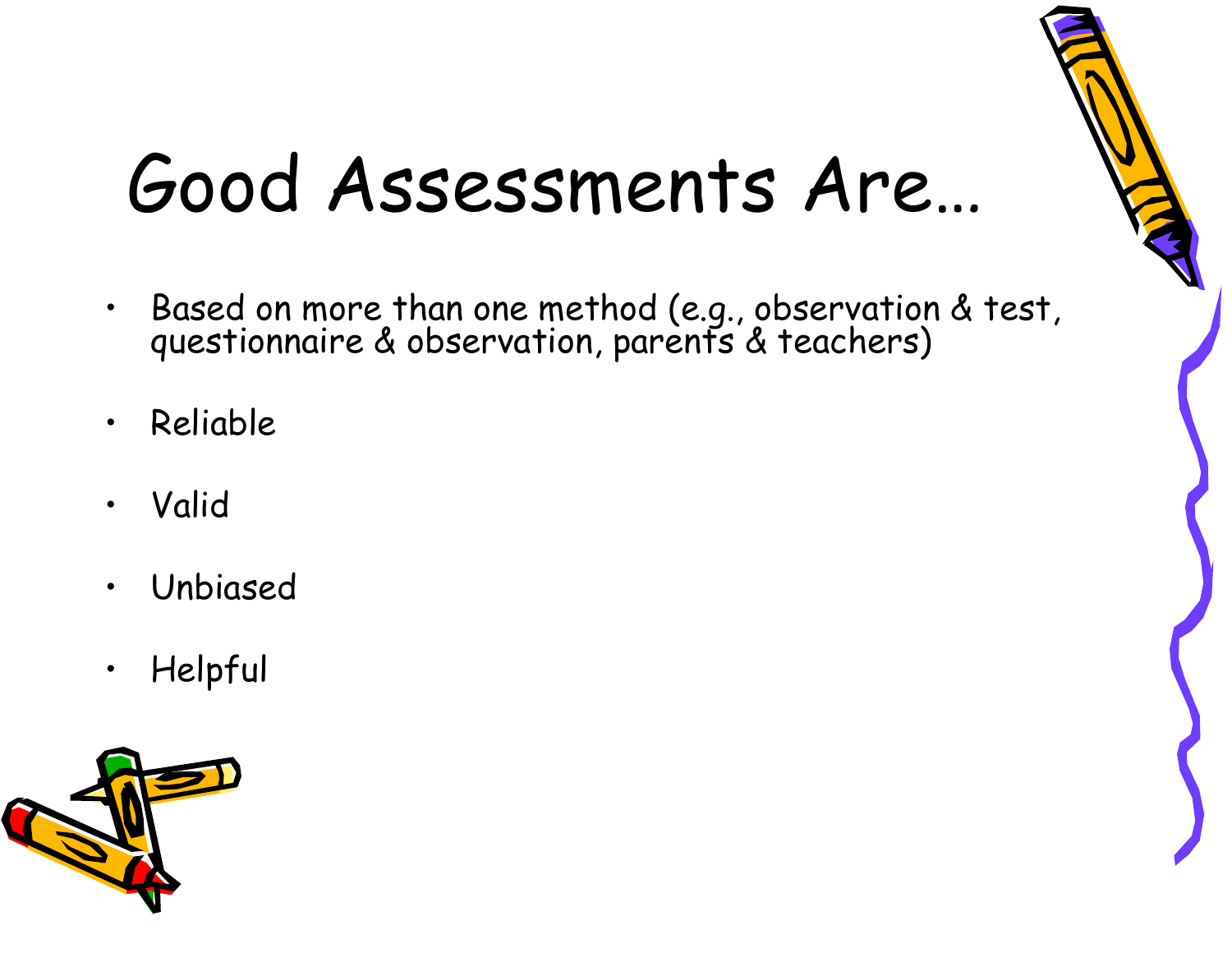### Developmental Developmental Screening Measures

 $\mathcal{S}^{\prime\prime}$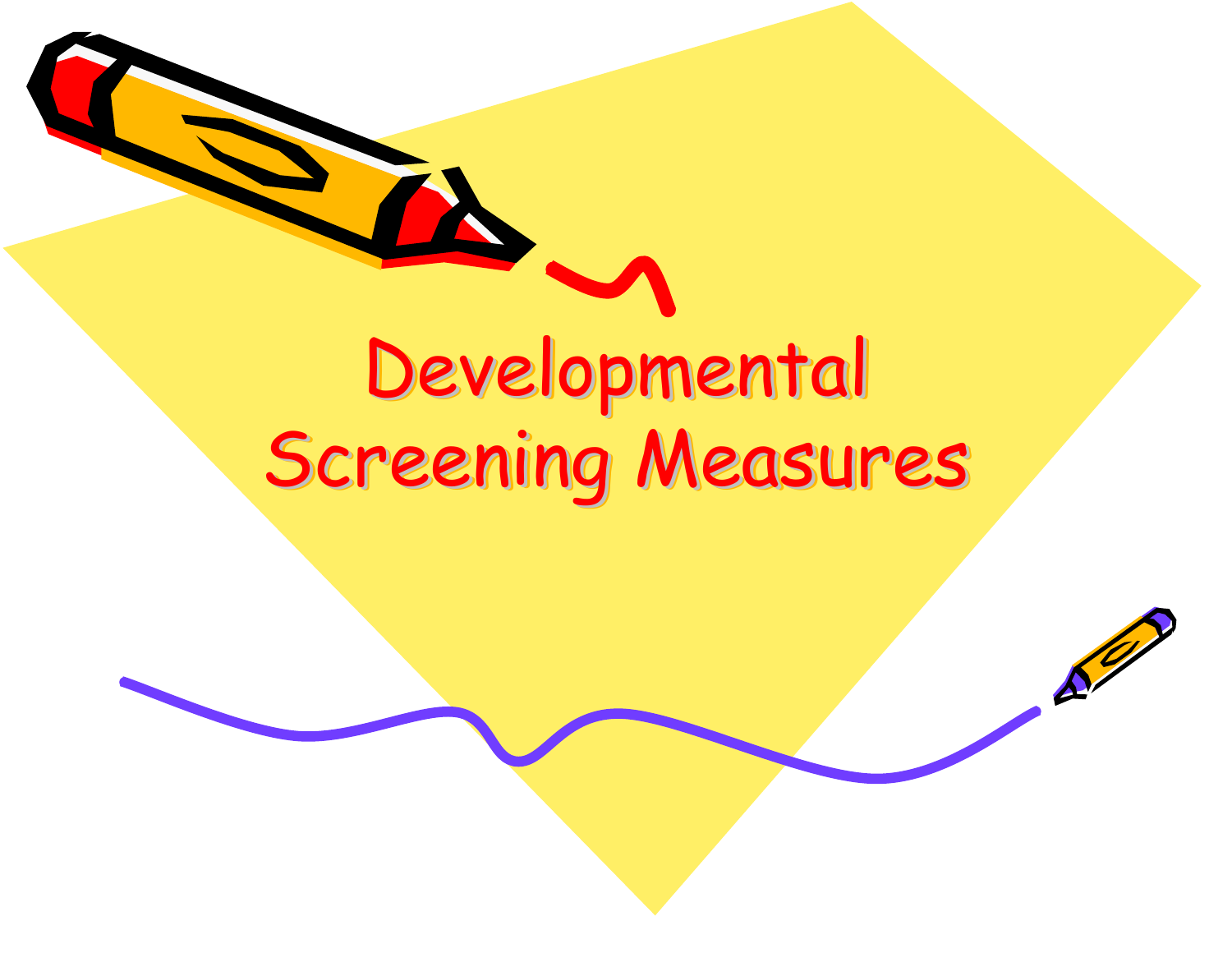# Common Measures in Aboriginal ECD

- •Child Observation Record (COR)
- •Work Sampling System (WSS)
- • Ages and Stages Questionnaire (ASQ)
- •Nipissing Developmental Screen
- • Denver Developmental Screening Test, Second Edition (DDST-II)

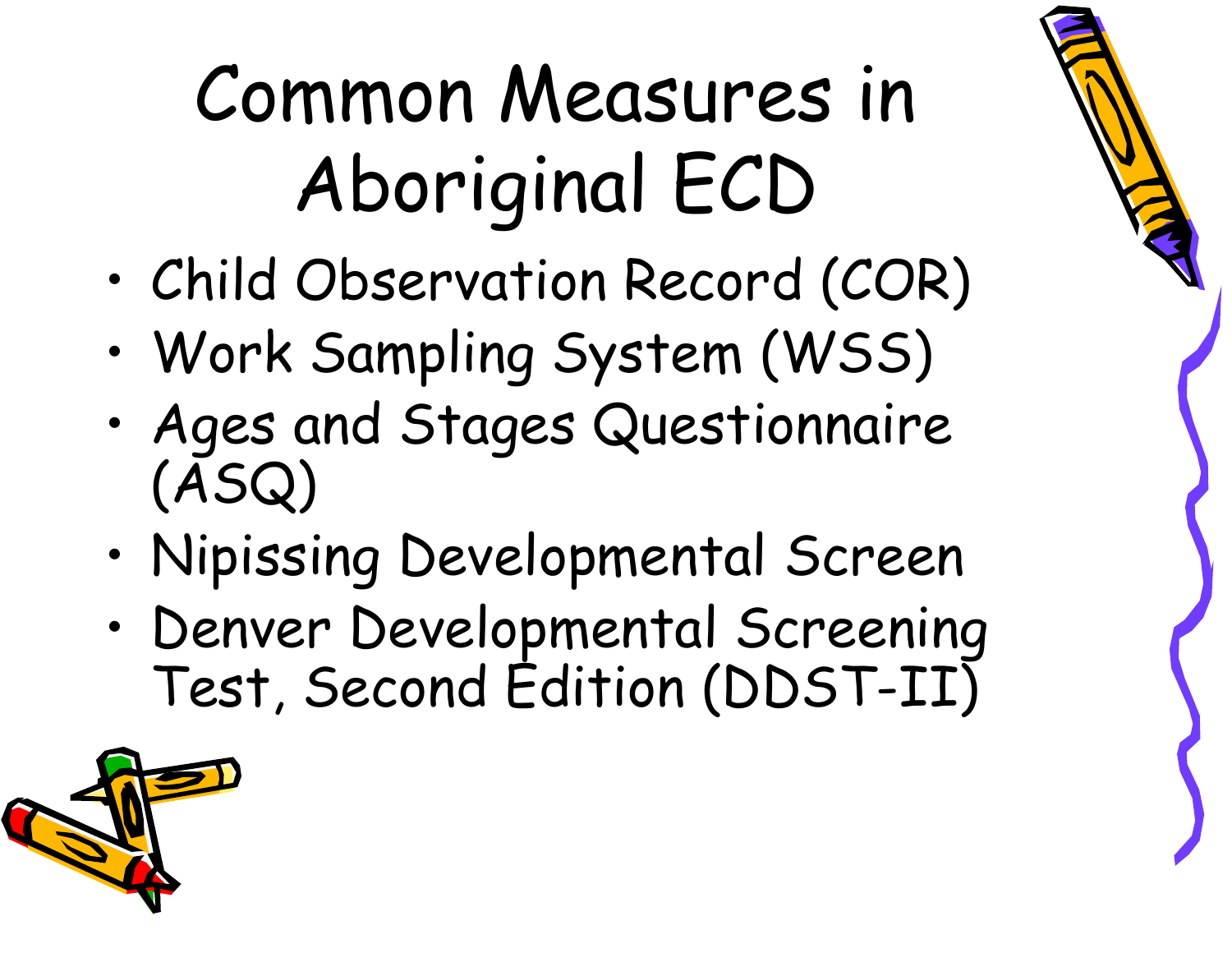# Child Observation Record (COR)

- • Observational assessment tool completed by teachers
- • Assesses:
	- 1. initiative and social relations
	- 2. creative representation, movement and music
	- 3. language and literacy
	- 4. mathematics and science.

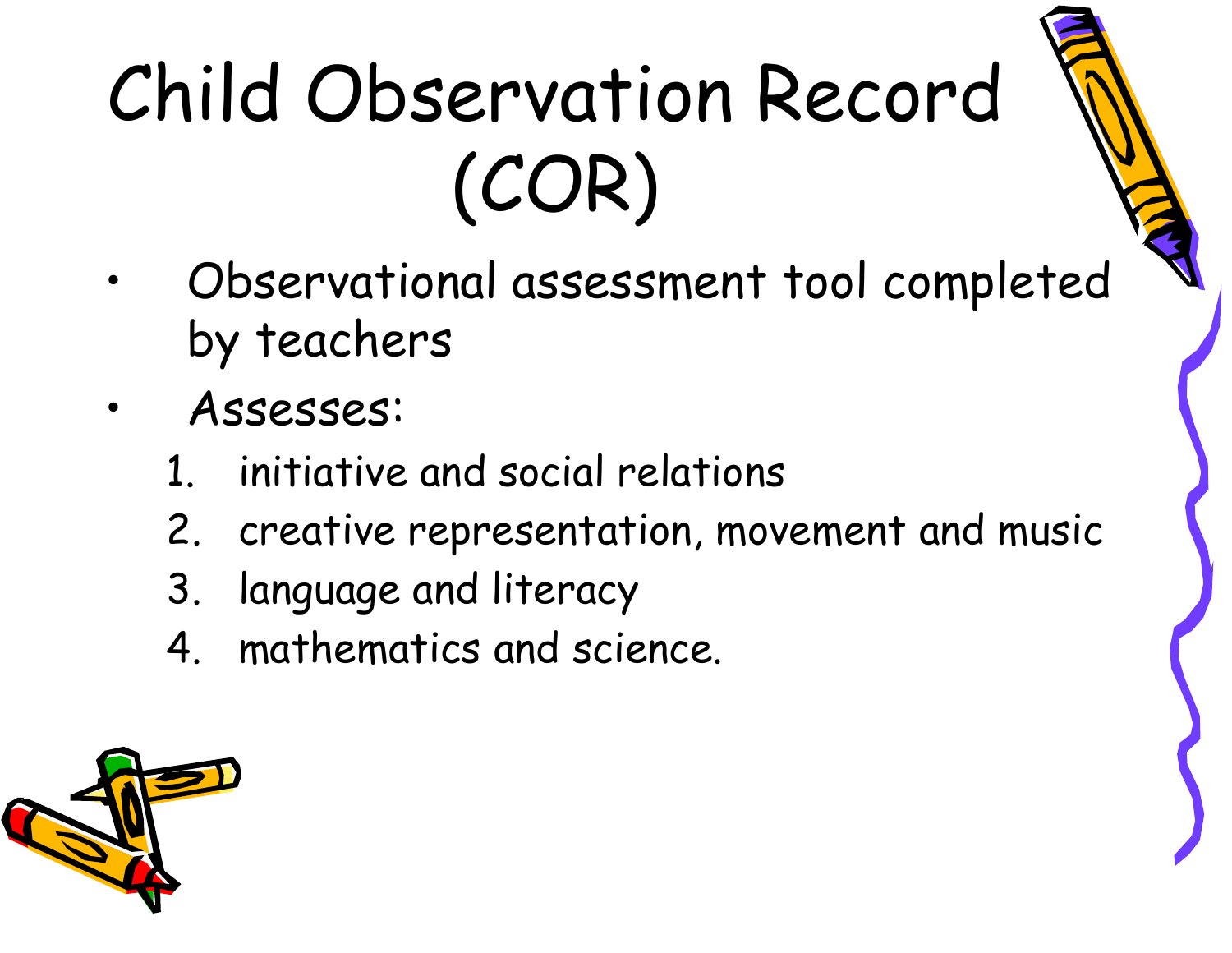### COR Continued

- •A functional, performance assessment
- •Used with children 2.5-6 years old
- •No age or grade norms
- • an observational assessment instrument that documents changes in children's competencies to perform tasks in their everyday environment over time

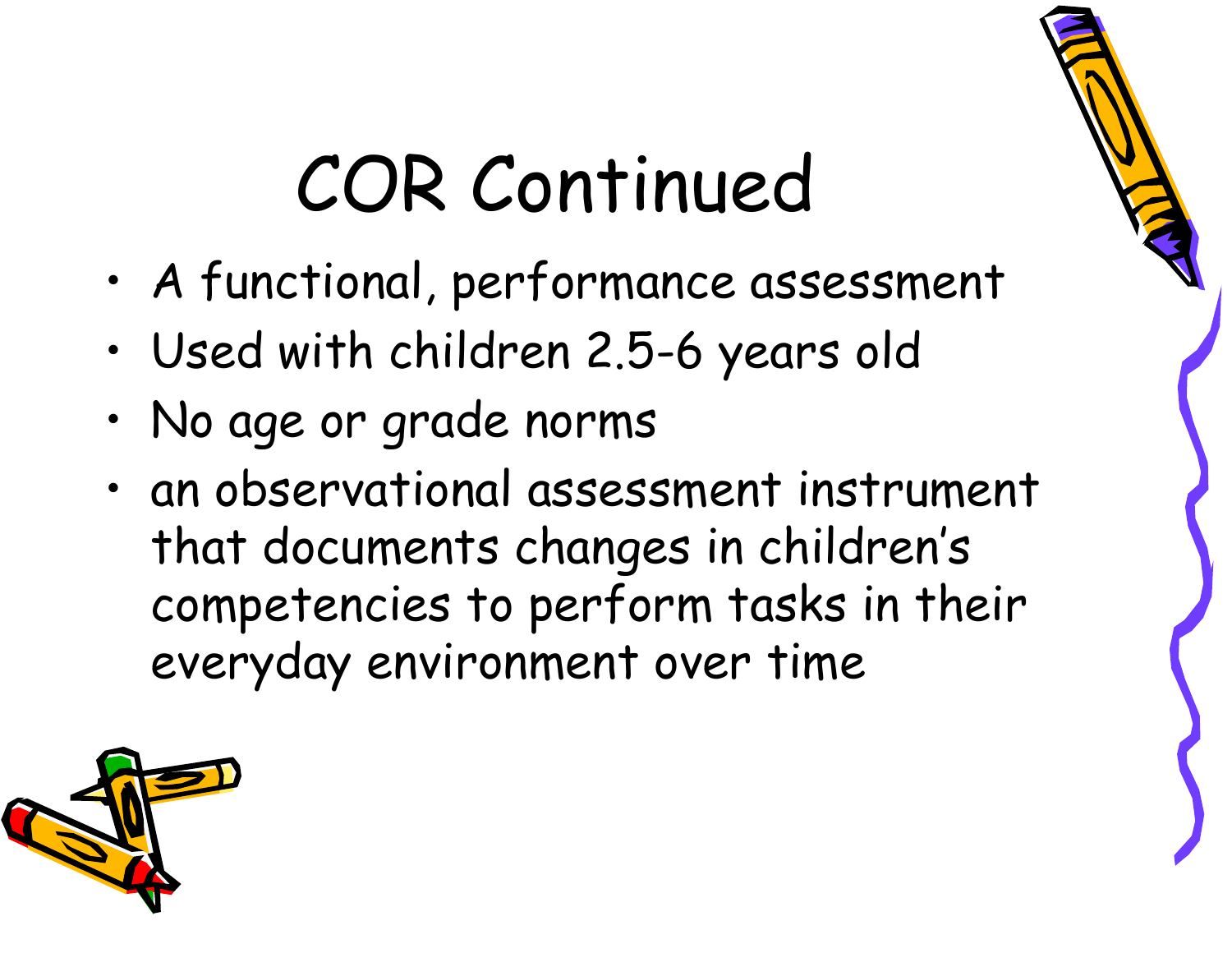### COR Pros

- •CORS is **embedded within the curriculum**, thus the pitfalls of standardized assessment are avoided
- •Children may demonstrate proficiency on items in many ways
- •Parents are encouraged to contribute their own CORS ratings therefore they are included in the assessment process
- •CORS enhances student motivation by emphasizing what children can do instead of what they cannot do
- • The CORS does not use potentially biased age and grade based norms

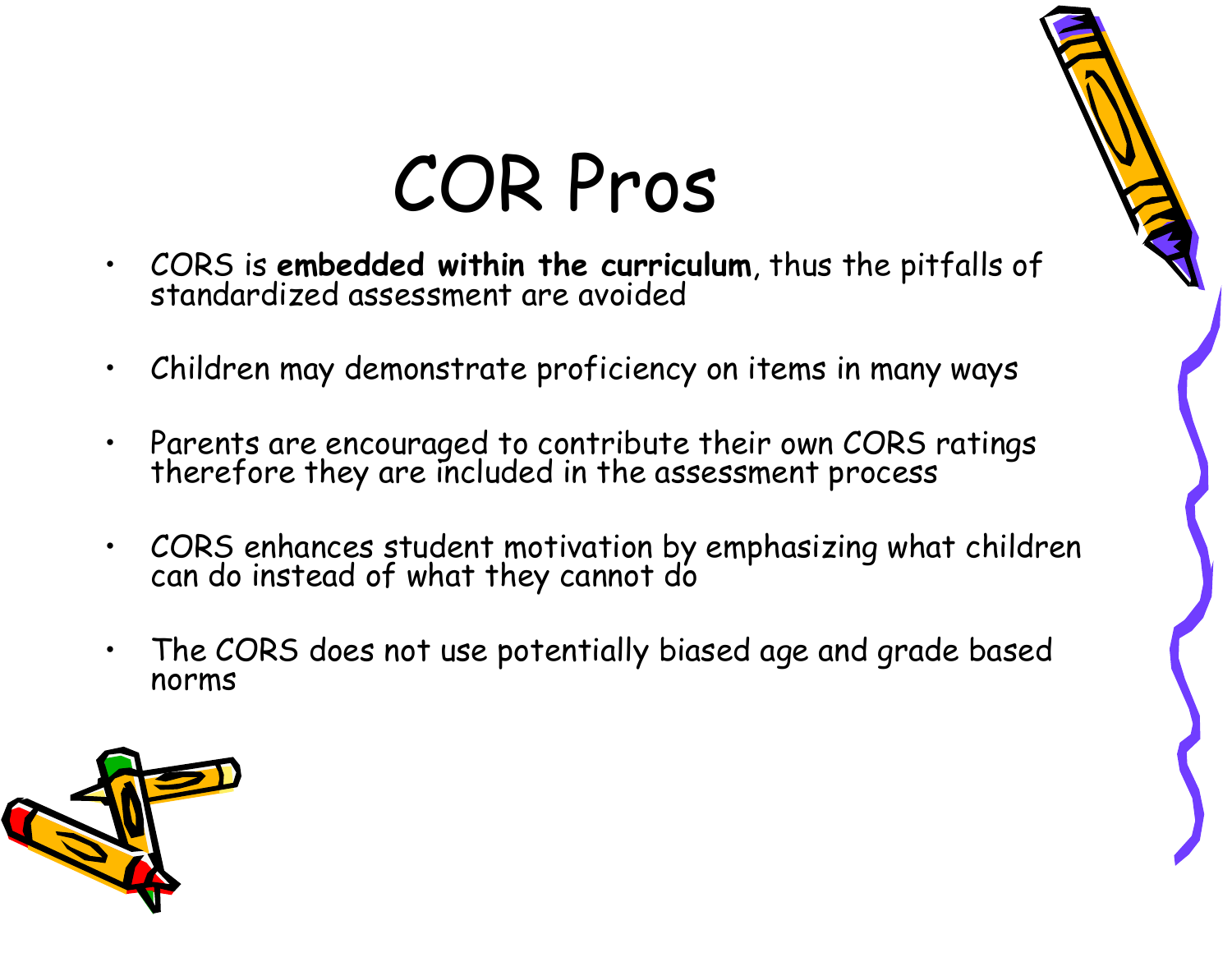## COR Cons

- $\bullet$  The areas assessed by the CORS were not developed in consultation with individuals from diverse cultures therefore they may be inadequate and inappropriate
- The COR is entirely dependent on teacher ratings and<br>teachers may be untrained and/or unaware of how culture<br>may impact a child's performance
- •The reliability and validity of the COR in diverse cultures is unknown
- •Given that the COR generates no numerical data, it would be exceedingly difficult to use the COR for program evaluation
- •Observation occurs in only one context (preschool or school)
- •The COR requires a lot of teacher time

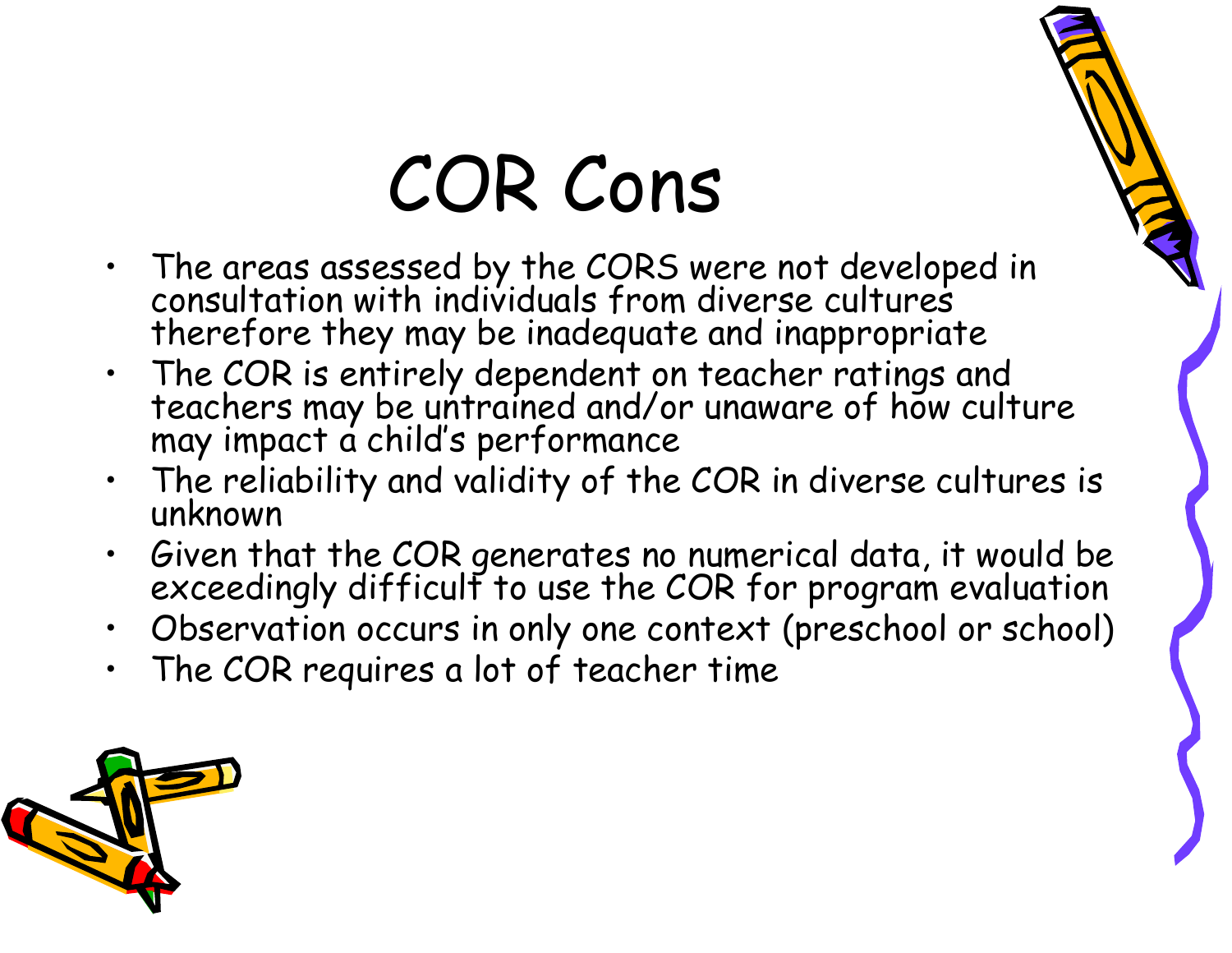# Work Sampling System (WSS)

- • A performance assessment system completed by program staff in consultation with primary caregivers
- •Used from preschool to grade five
- • Consists of three elements:
	- Developmental guidelines and checklists
	- 2. Portfolios
	- 3. Summary reports

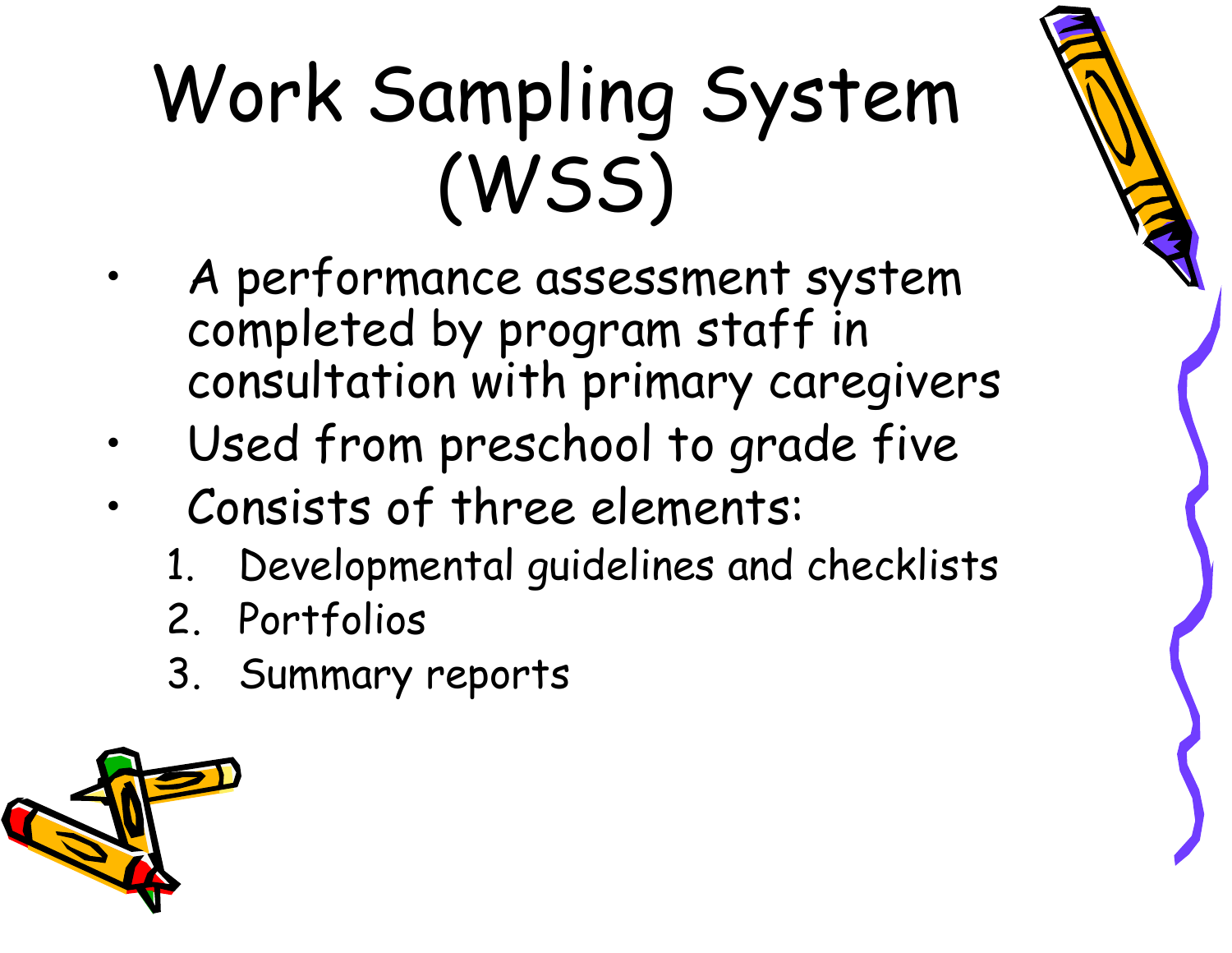### WSS Pros

- • WSS is **embedded within the curriculum,** thus the pitfalls of standardized<br>assessment are avoided
- •Children may demonstrate proficiency on items in many ways
- •Summary reports include parents in the assessment process
- •Individualized portfolios help capture the<br>uniqueness of each child

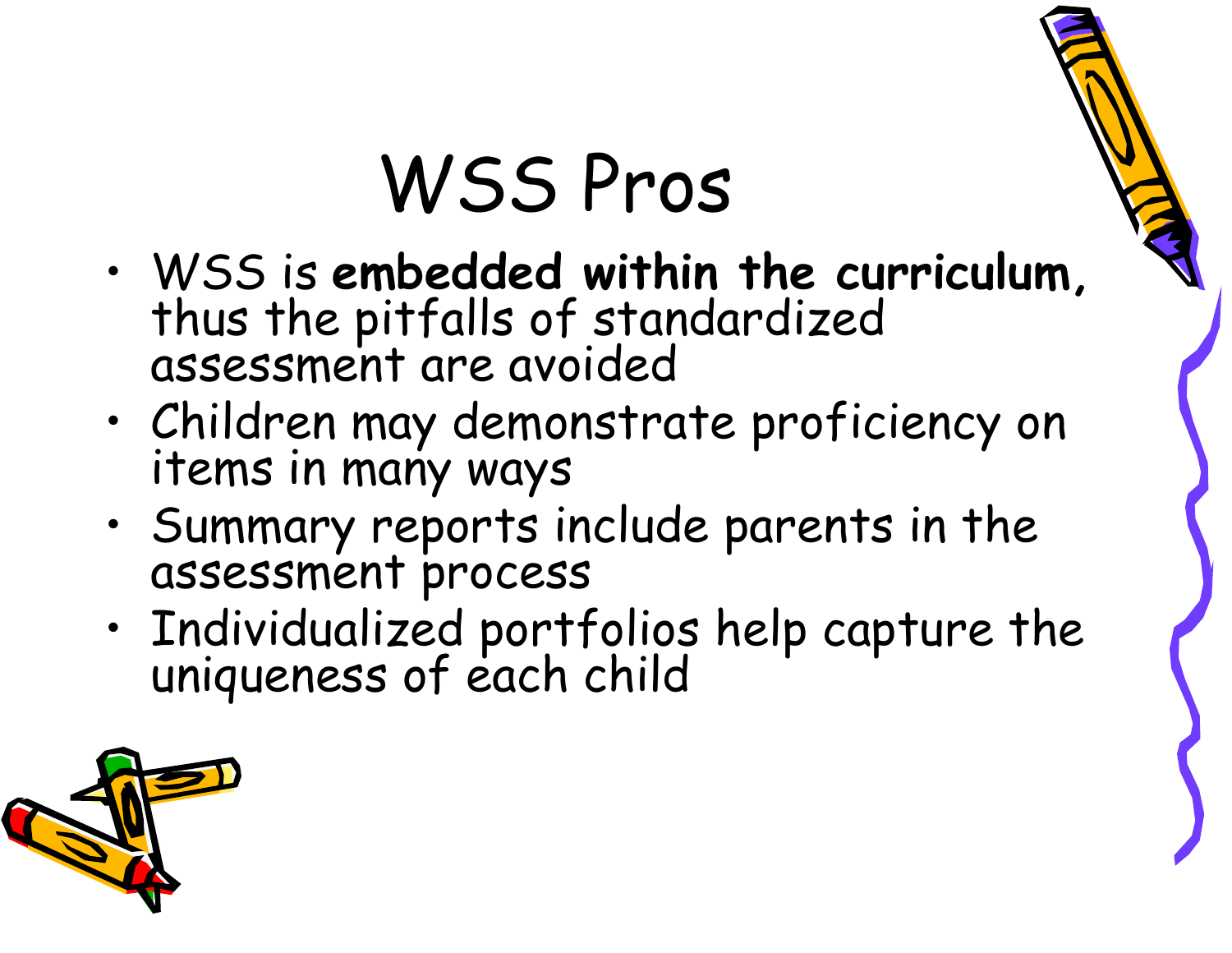### WSS Cons

- •Developmental expectations and areas assessed on the WSS were not developed in consultation with individuals from diverse cultures.
- $\bullet$ Therefore they may be inappropriate for children from some cultures
- •Program staff rating the child may be untrained or unaware<br>of how culture may impact a child's performance
- •Observation occurs in only the program (or school) environment
- The reliability and validity of the WSS in diverse cultures is unknown

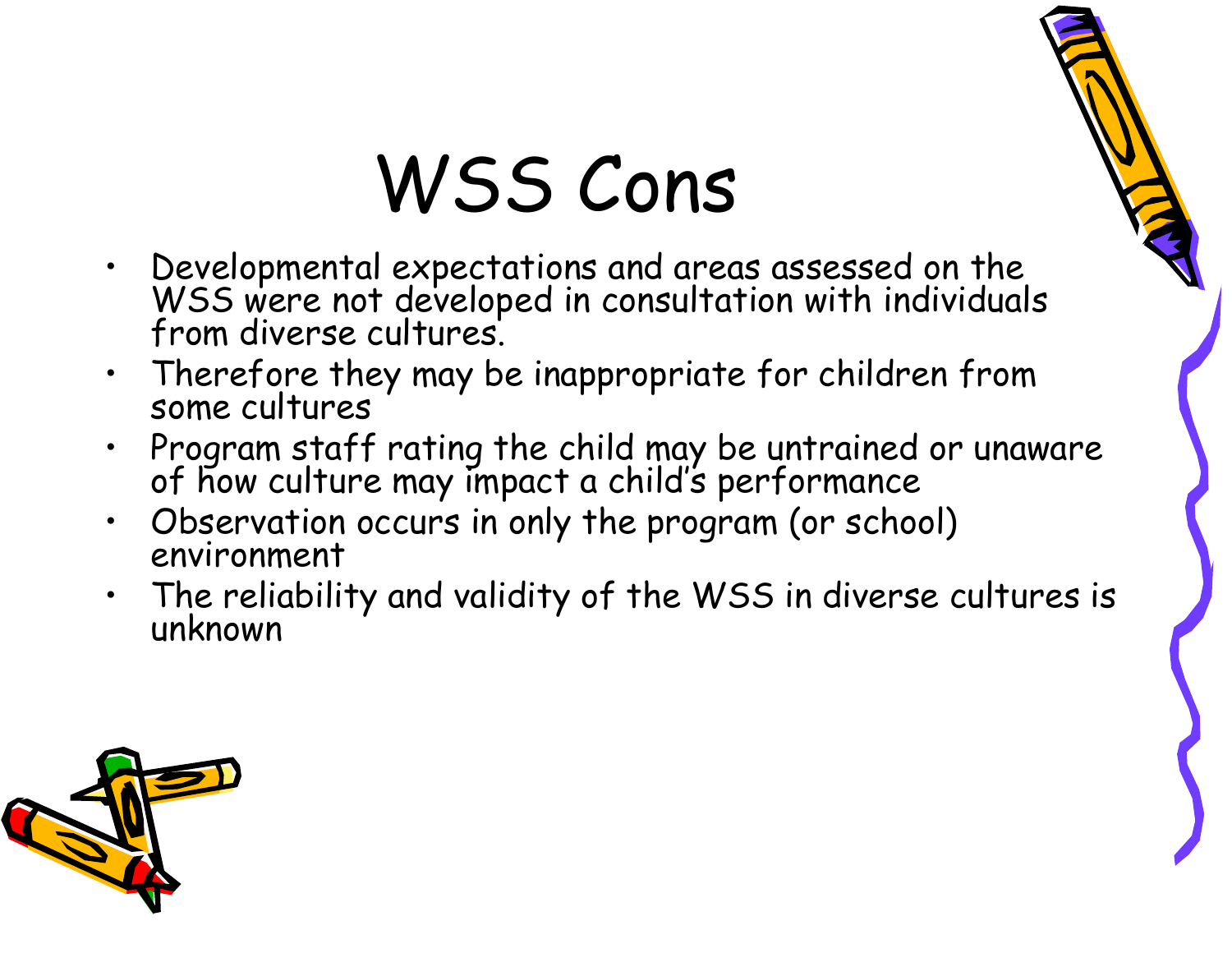# Ages and Stages Questionnaire (ASQ)

- • A 30-item parent-completed questionnaire
- • Assesses:
	- **Communication**
	- 2. Gross motor
	- 3. Fine motor
	- 4. Problem solving
	- 5. Personal-social

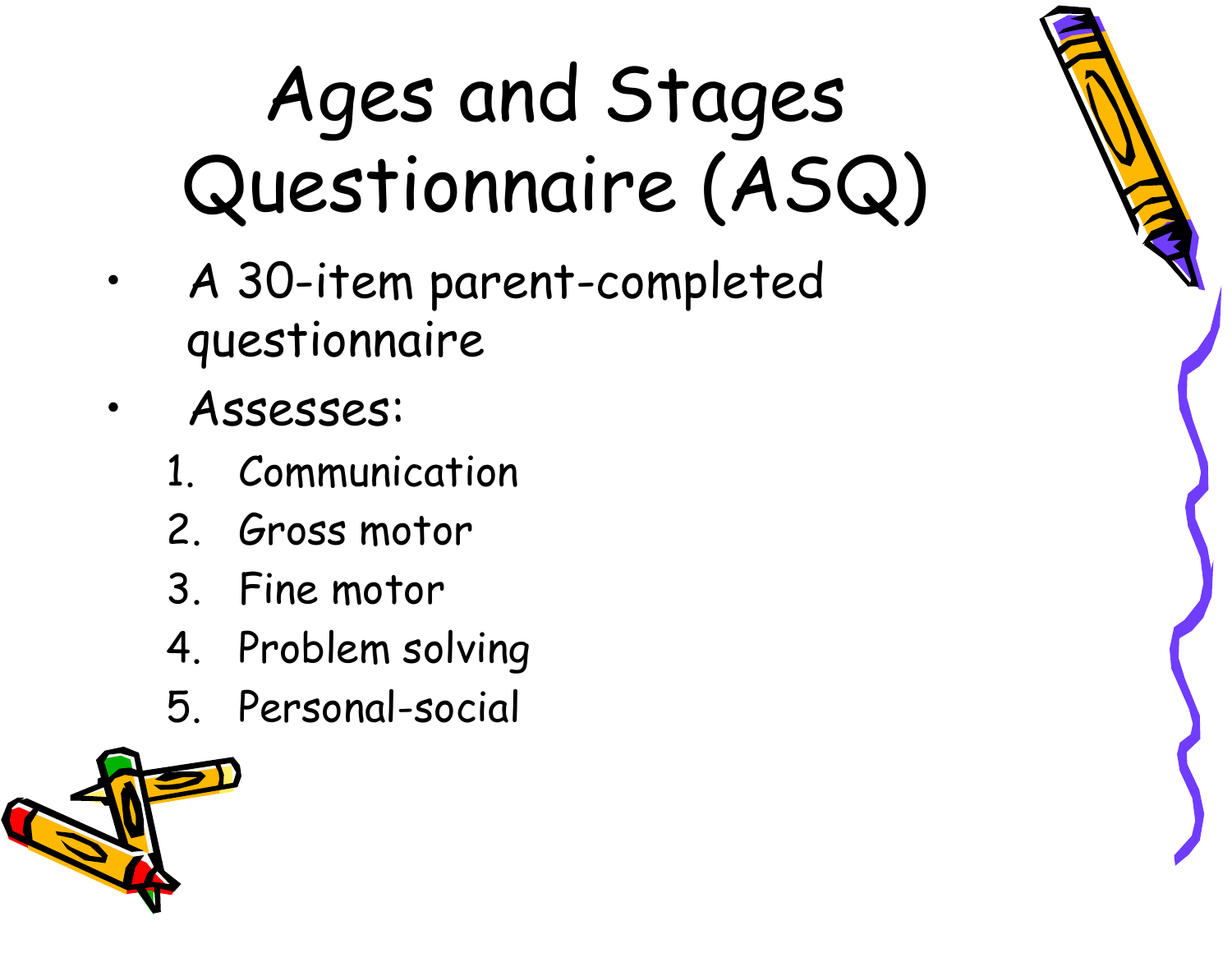# ASQ Continued

- • 19 different versions for children from 4-60 months old
- • Normed on a non-representative sample of 2,008 children from 1980 to 1988

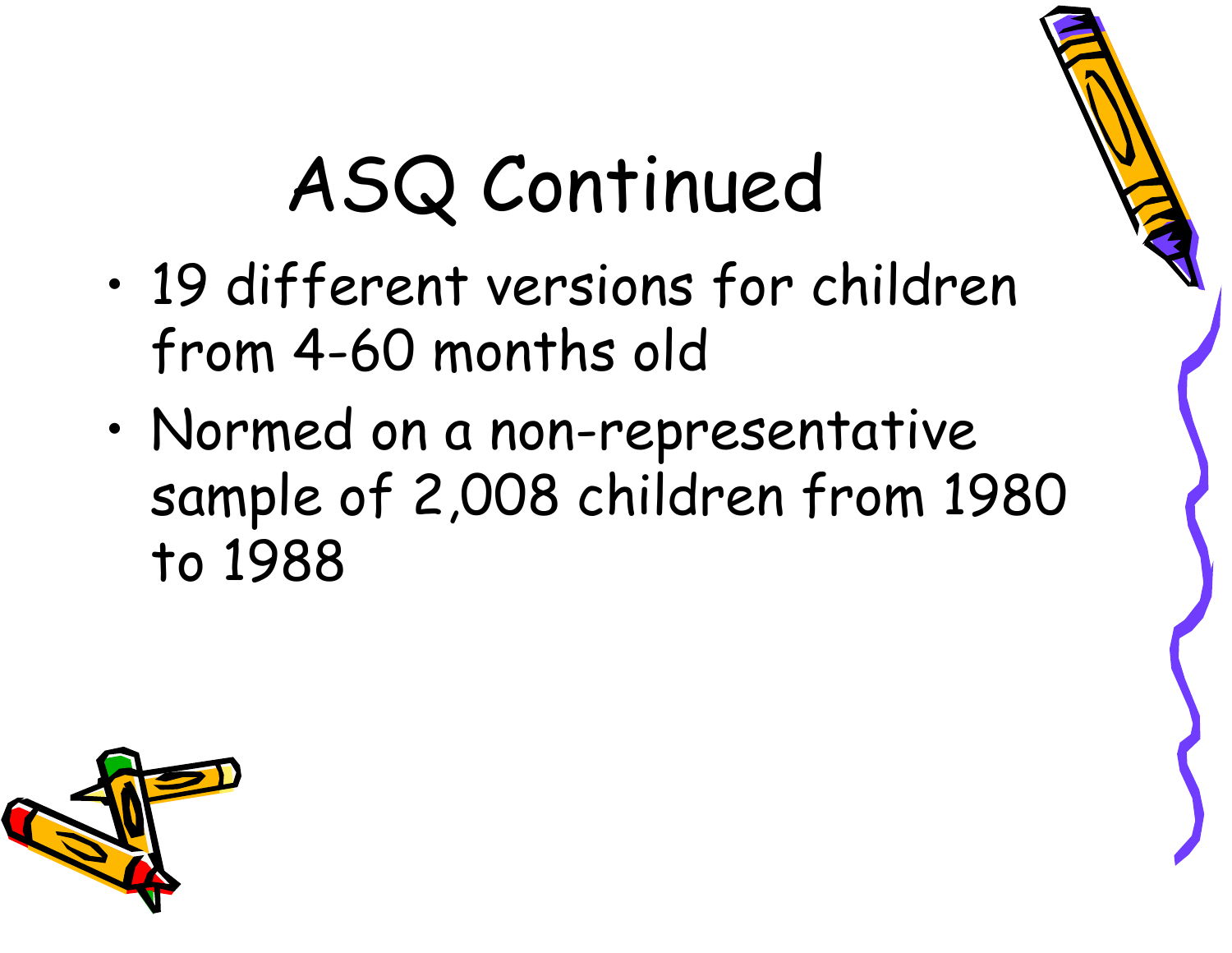# ASQ Pros

- •Low cost
- •Includes parents in the assessment
- • Includes a section where parents can record general concerns that are not captured in the questionnaire
- • It stimulates conversation with parents about a child's development

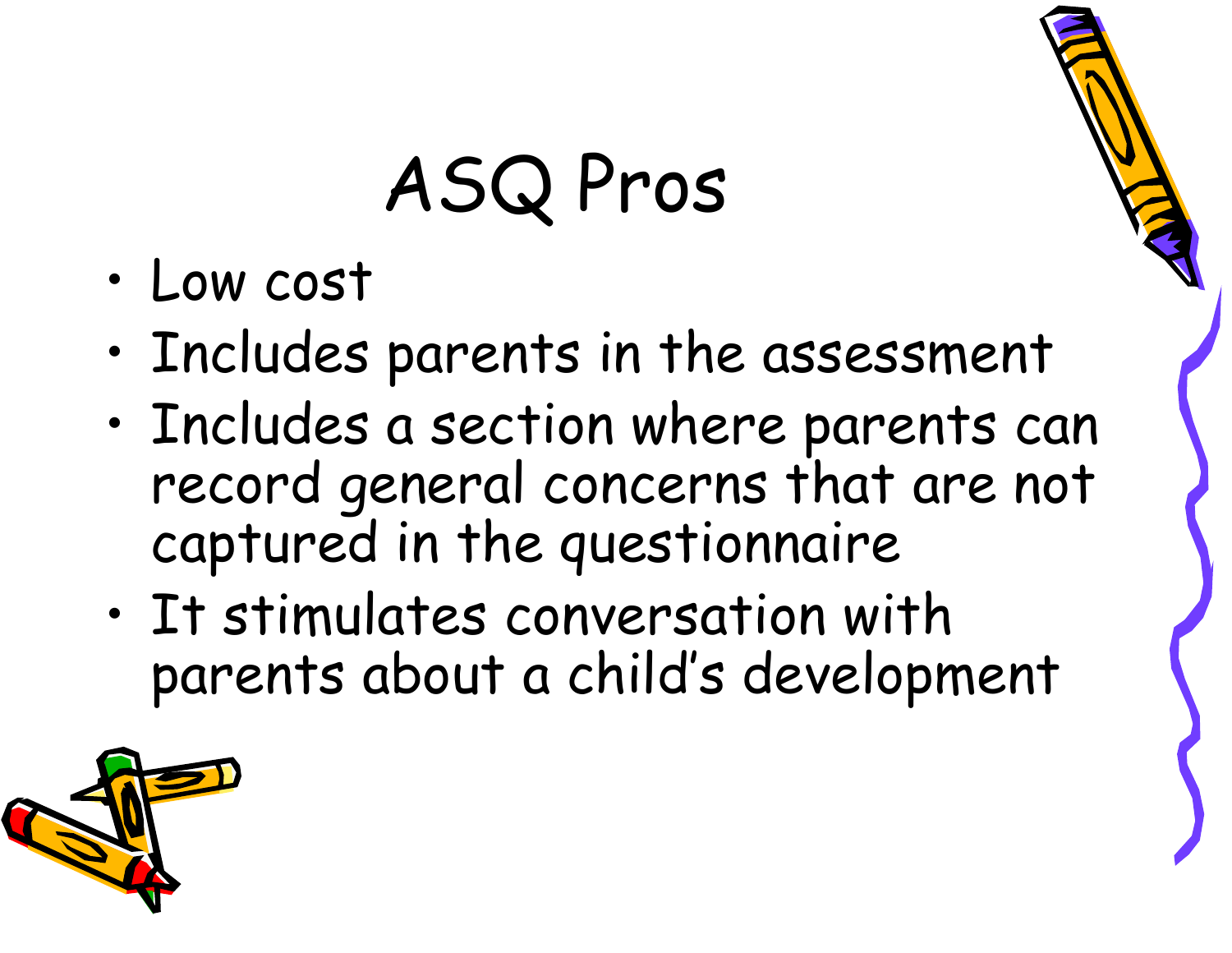# ASQ Cons

- $\bullet$  The areas assessed by the ASQ were not developed in consultation with individuals from diverse cultures and therefore they may be inadequate and/or inappropriate for individuals from certain cultures
- Cut-off points distinguishing 'normal' from 'abnormal' development are based heavily on the development of children from European heritage
- $\bullet$ The ASQ does not address behavioural/emotional issues
- $\bullet$ It might intimidate parents from some cultures given that it requires parents be able to read English

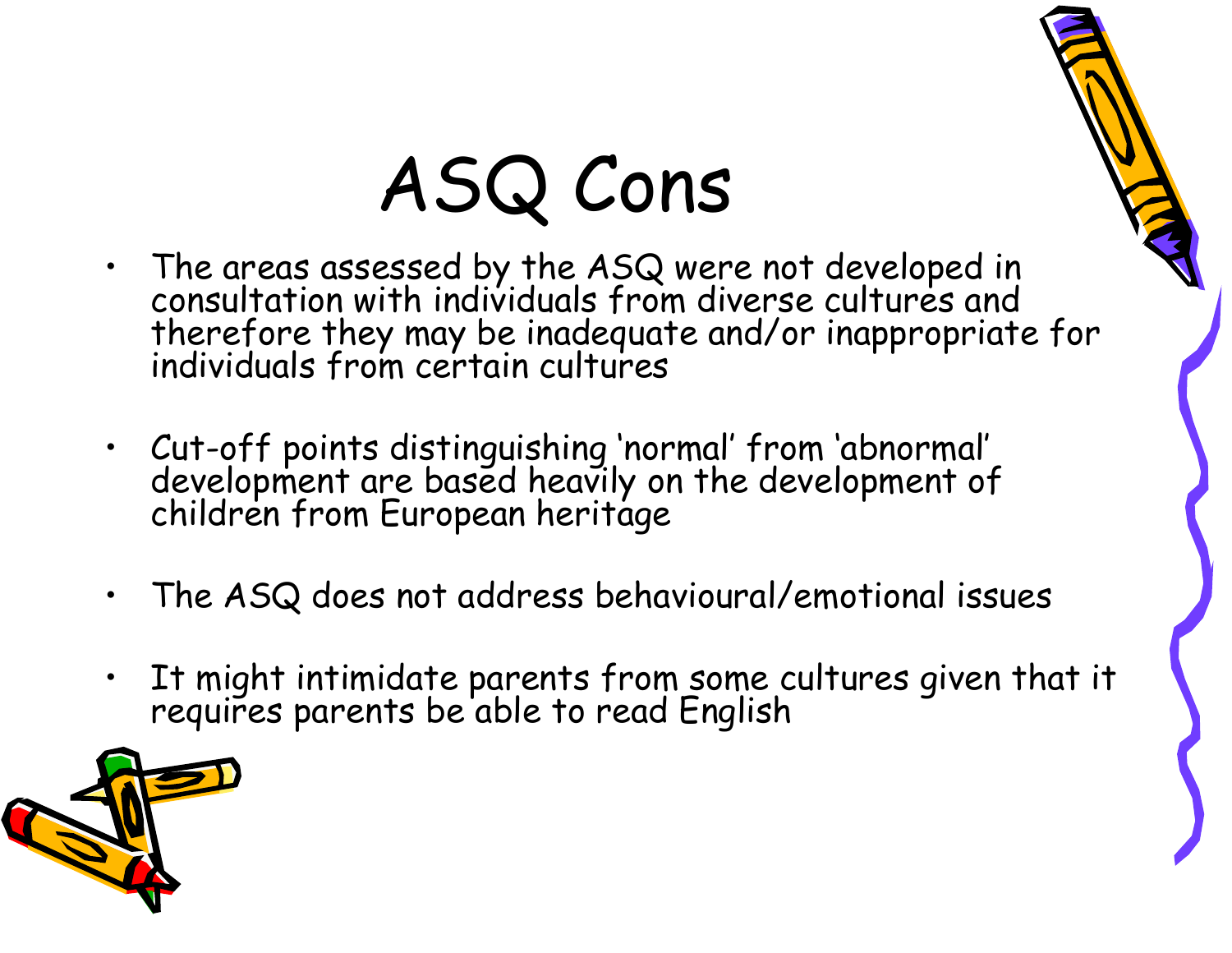#### Nipissing Developmental Screening

- • Checklist for recording child's progress & for screening for special needs
- •Different versions for ages 3 mo. to 5 yrs.
- •Completed by primary caregiver
- • Covers a range of social, physical, and readiness skills

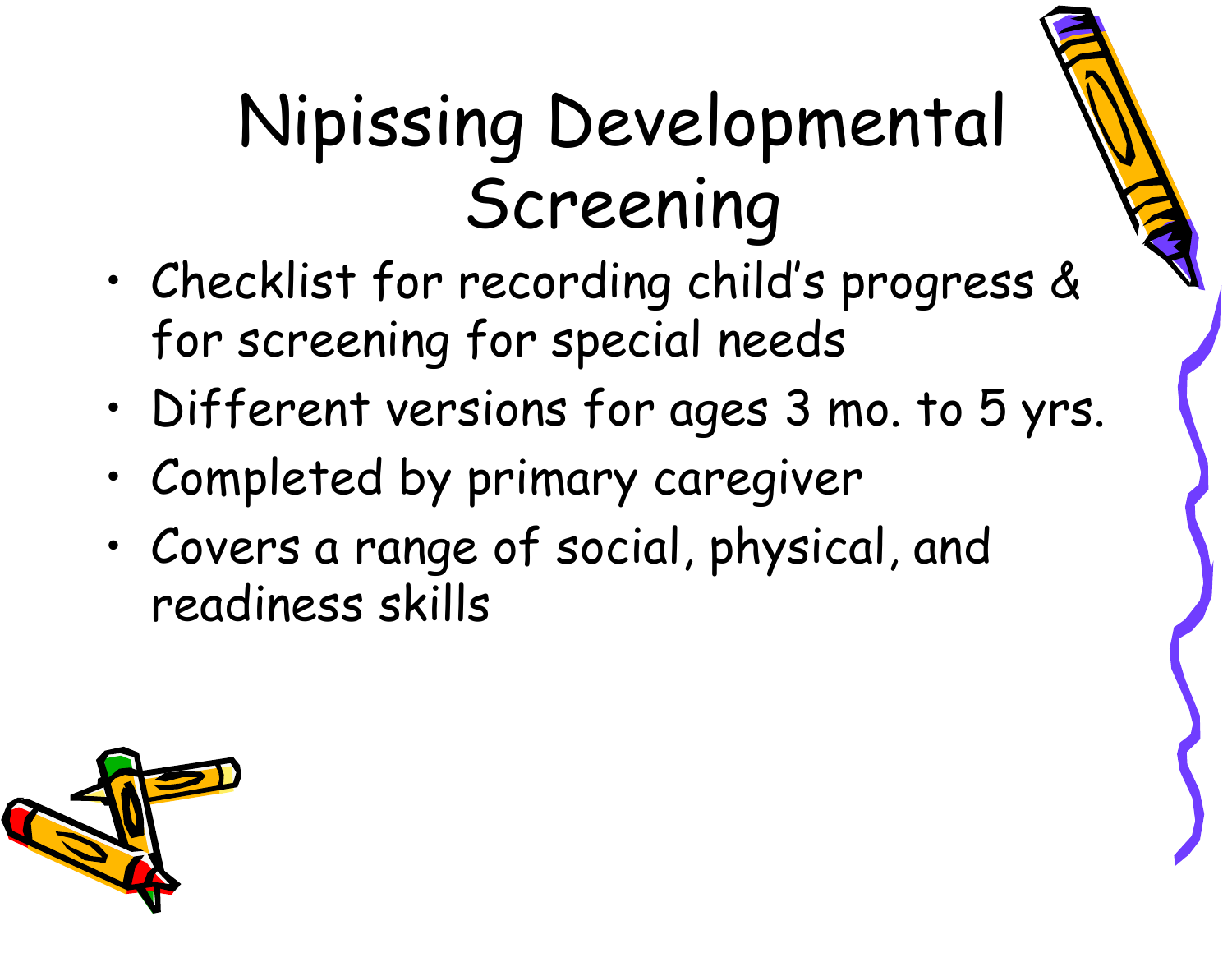# Nipissing Pros

- •Inexpensive
- •Quick to administer and easy to score
- • It includes the primary caregiver in the assessment process and stimulates conversation about a child's development
- •Chinese and Spanish versions
- •Includes a parent education handout
- •Parents like the look of it

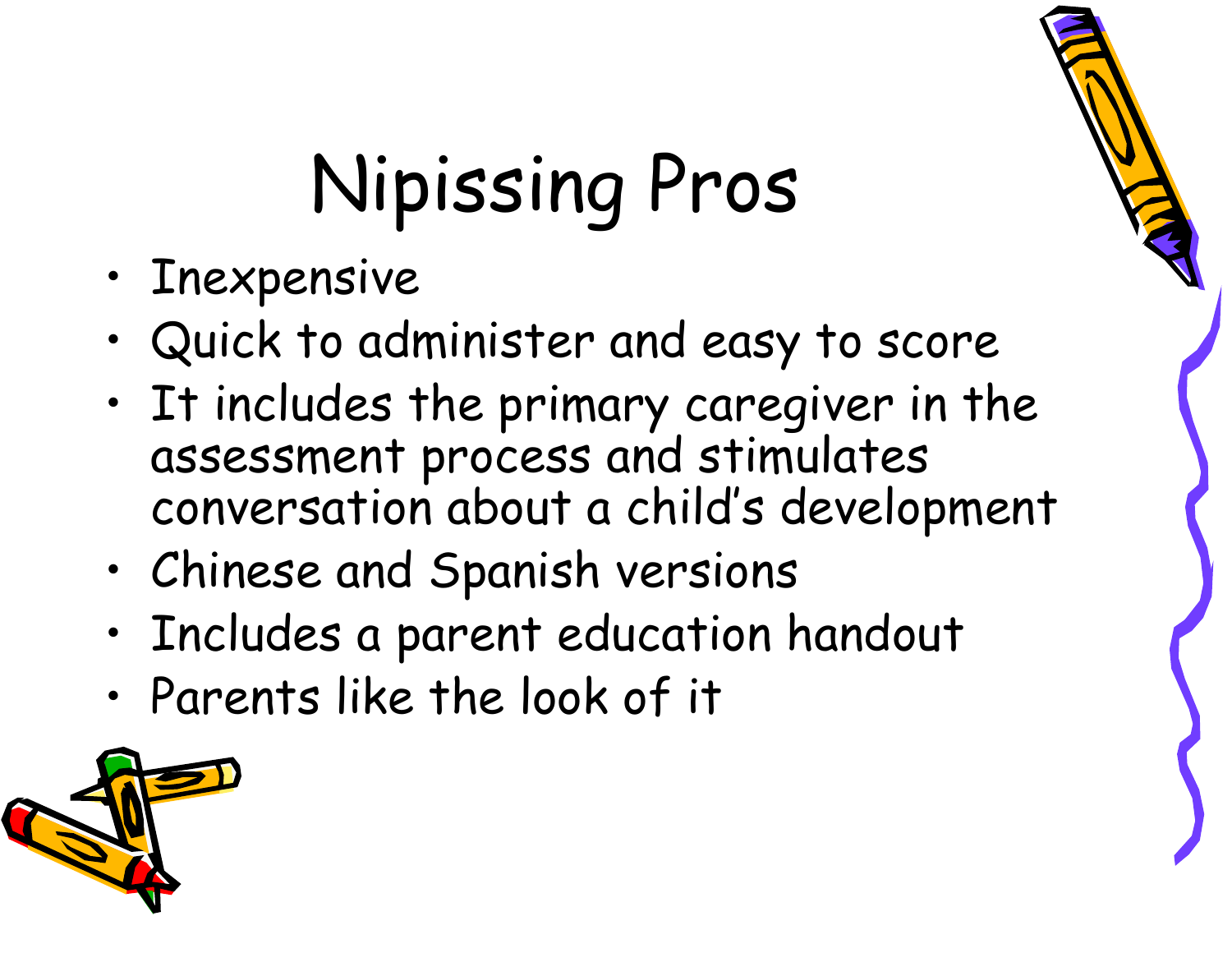# Nipissing Cons

Is it sufficiently comprehensive?

Does it accurately indicate developmental delay or difficulty? Research on predictive validity is thin.

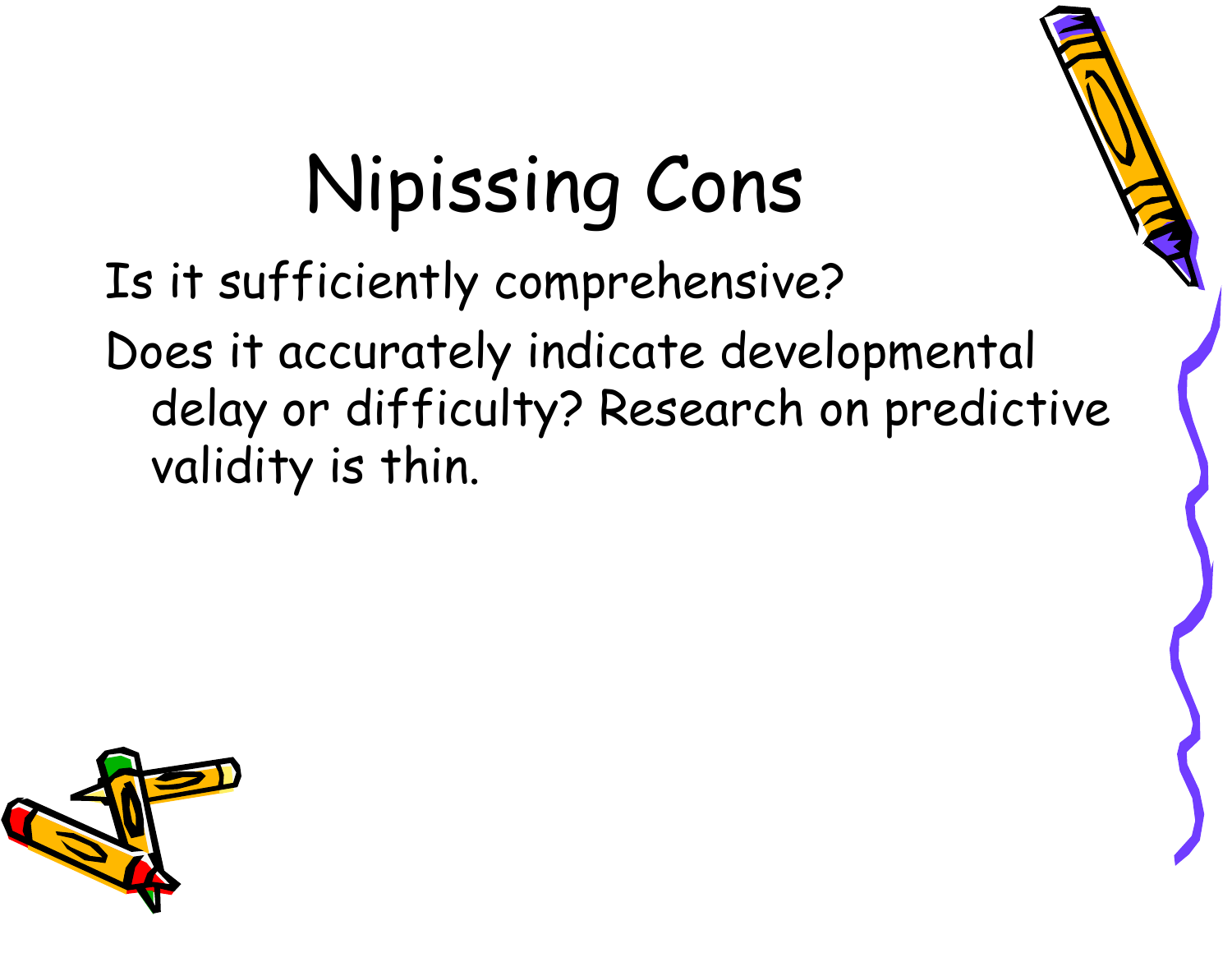#### Denver Developmental Screening Test (DDST-II)

- •A 125-item standardized measure
- • Assesses
	- 1. Gross motor (32 items)
	- 2. Fine motor/adaptive (29 items)
	- 3. Personal/social (25 items)
	- 4. Language (39 items)

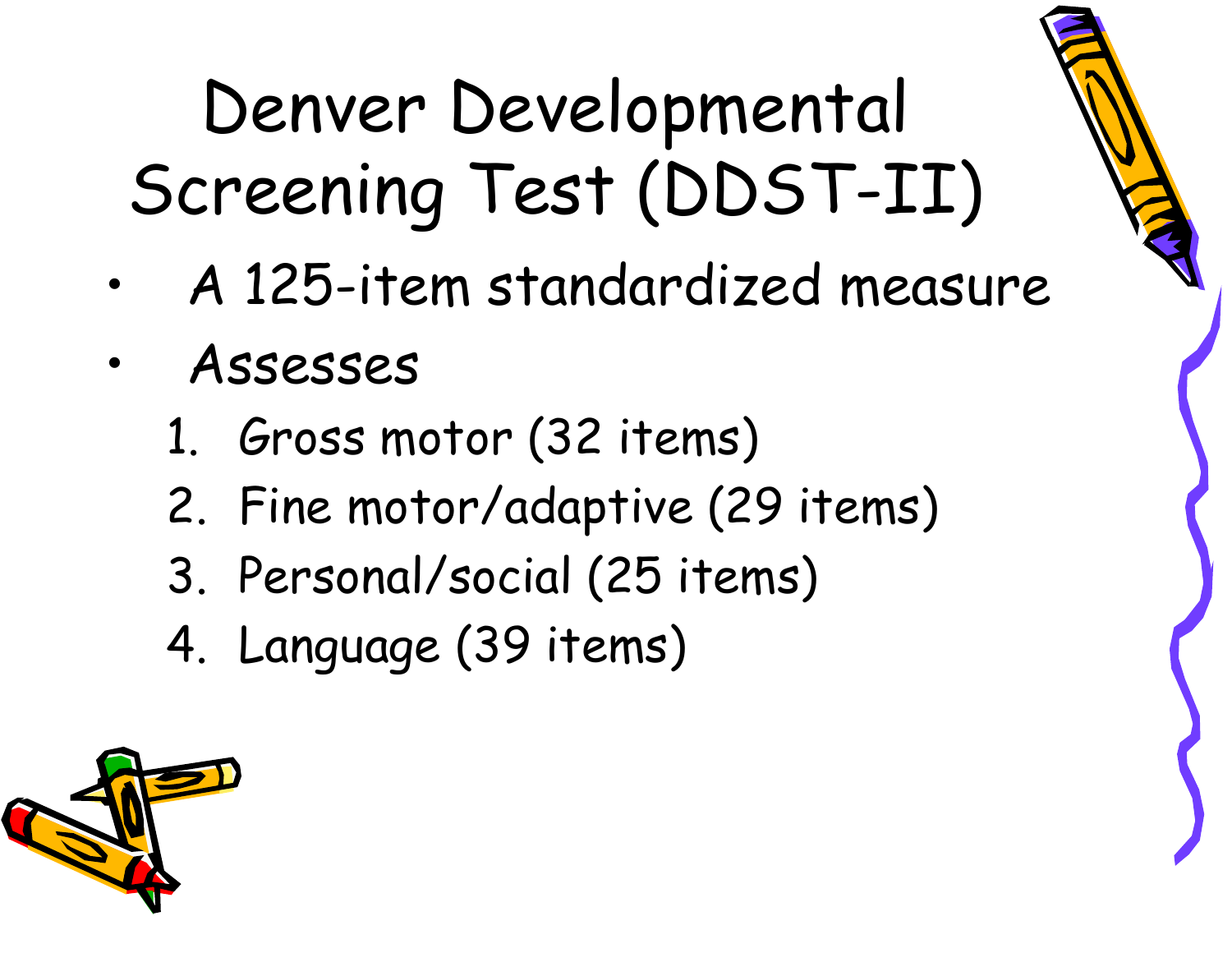### DDST-II Continued

- • Includes both direct child assessment (e.g., questions and manipulatives) and parent report
- •Used from birth to age six
- •10-20 minutes to administer

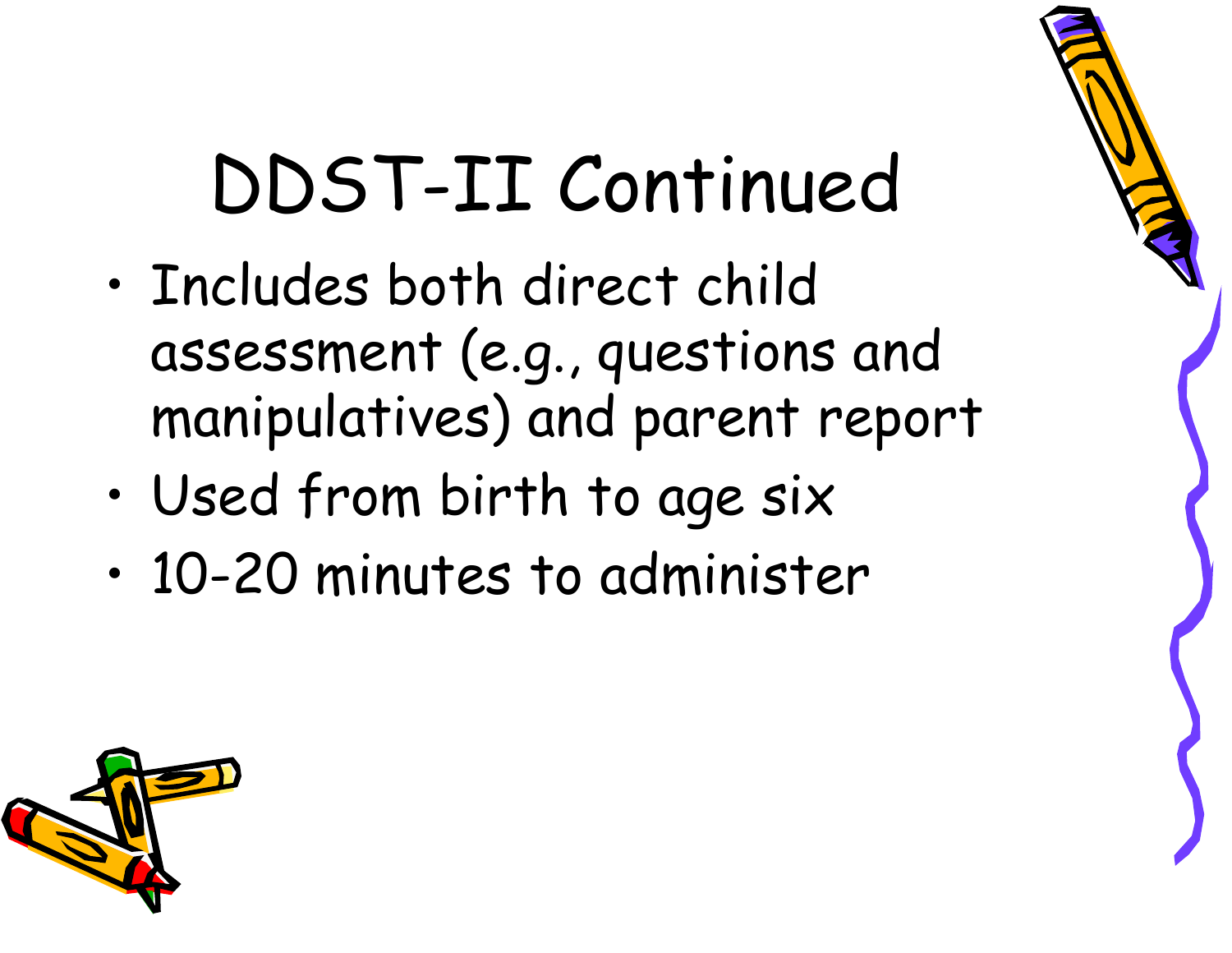### DDST-II Pros

- •Inexpensive
- •Quick to administer and easy to score
- •The authors emphasize that the DDST-II must be interpreted within the context of the individual child, his or her family, and the child's environment
- It includes parents in the assessment process and stimulates conversation about<br>a child's development

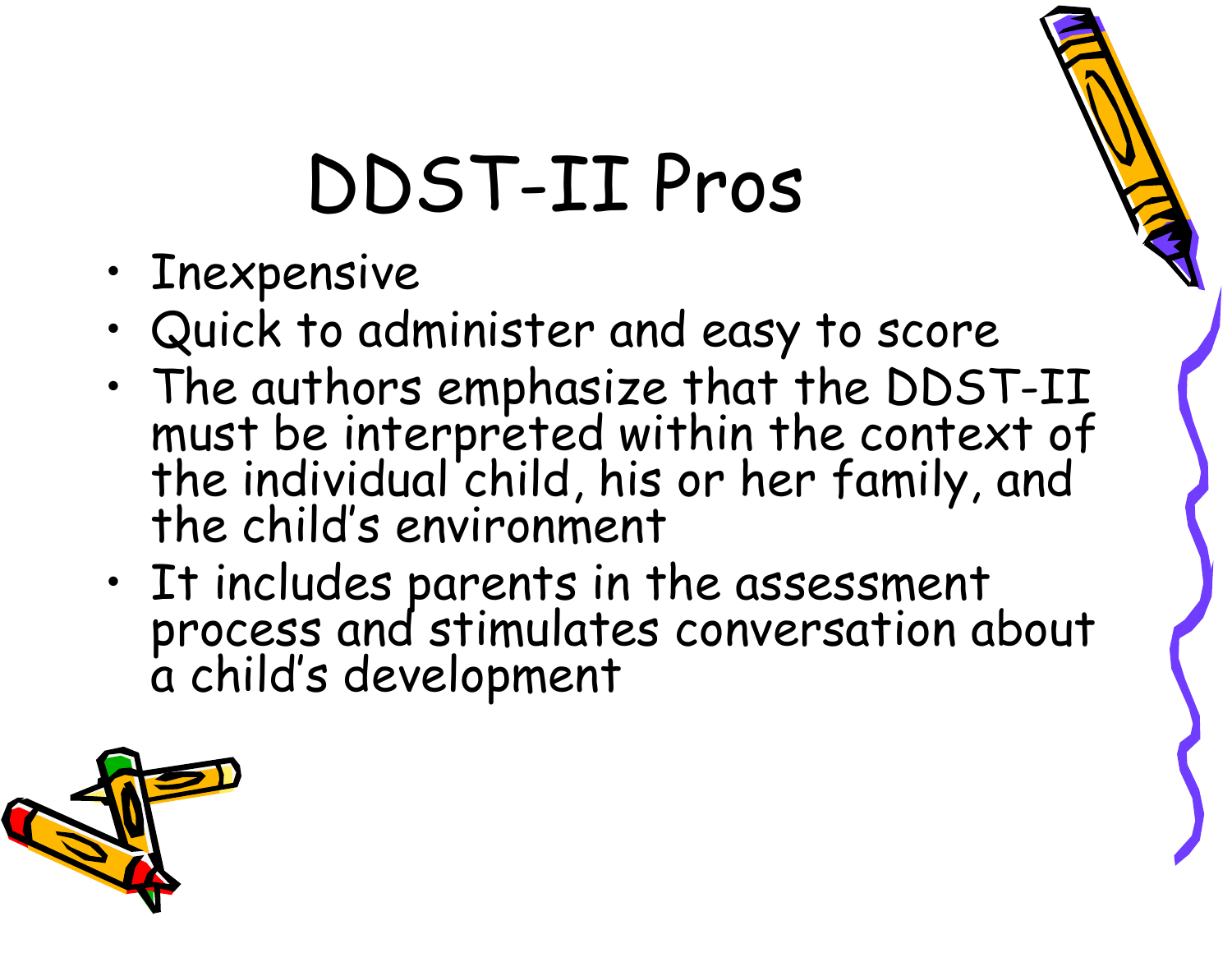### DDST-II Cons

- • DDST-II items were not developed in consultation with individuals from diverse cultures and therefore the content may be inadequate or inappropriate for certain cultures
- •DDST-II normative data is out of data (collected in 1987) and not representative (only children from Colorado were included)
- •The DDST-II comes only in English and Spanish translations
- •The reliability and validity of the DDST-II in diverse cultures in unknown

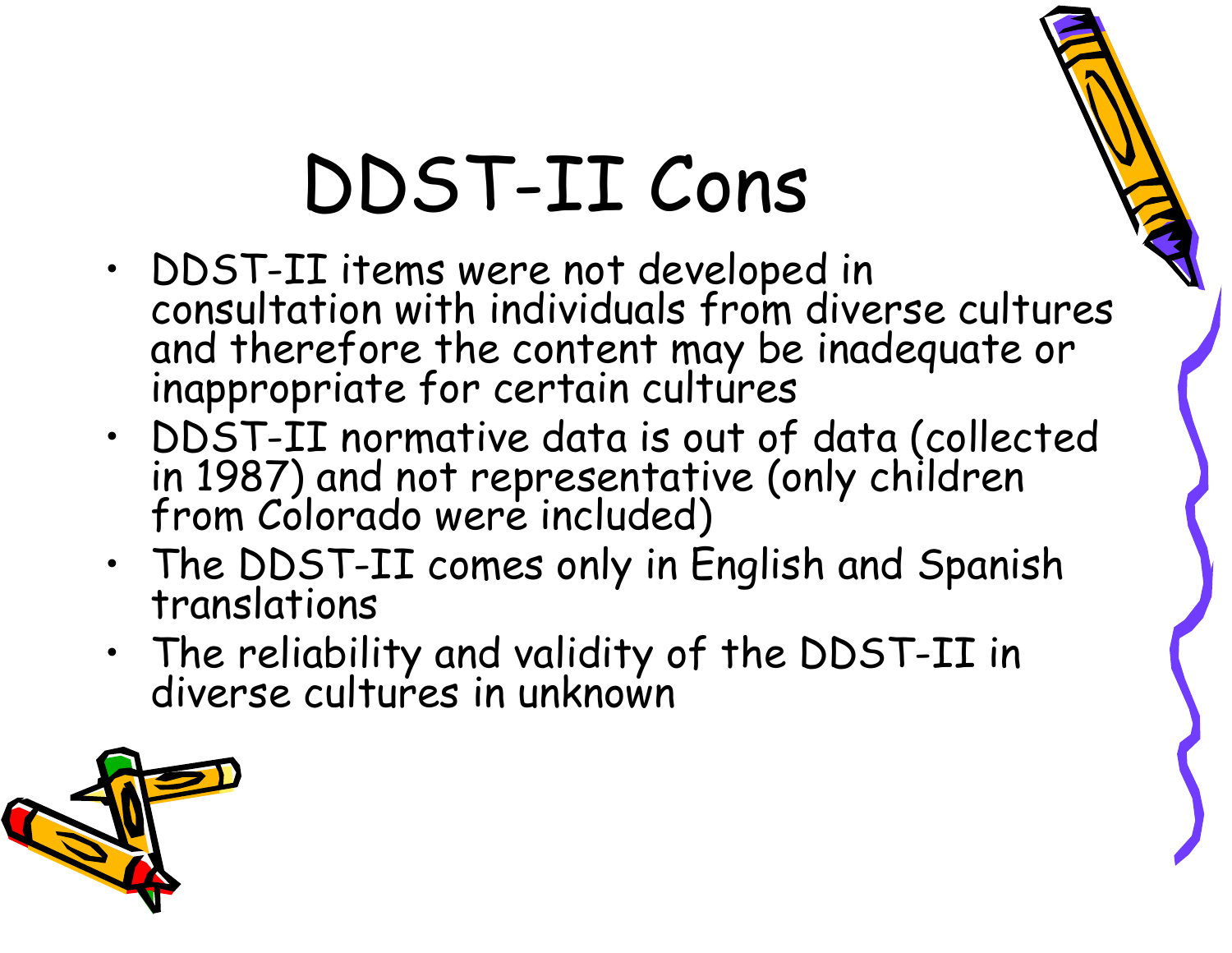## Other Assessment Instruments

- •There are many of them
- • Many are reviewed at: http://www.earlyonmichigan.org

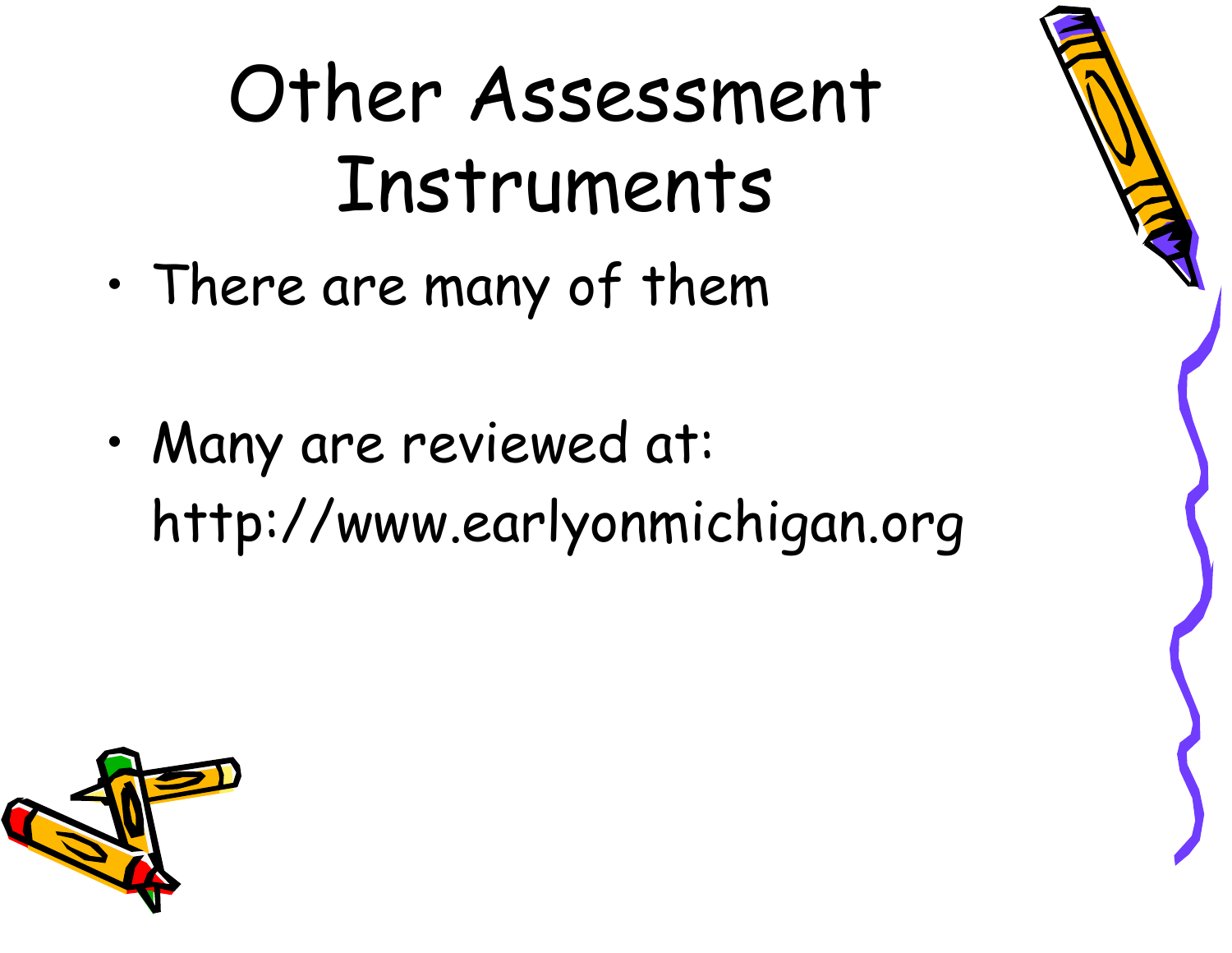# Culture

Culture is:

- •Language
- •Religion
- •Economics
- •Dress
- •Social Relationships
- •Gender Roles
- •Technology
- •Everything!



Culture influences:

- •Childbearing age
- •Pregnancy diet
- •Childrearing practices
- •Normality standards
- •Early achievement
- •Construct of self
- •Mother-infant relation
- •Everything!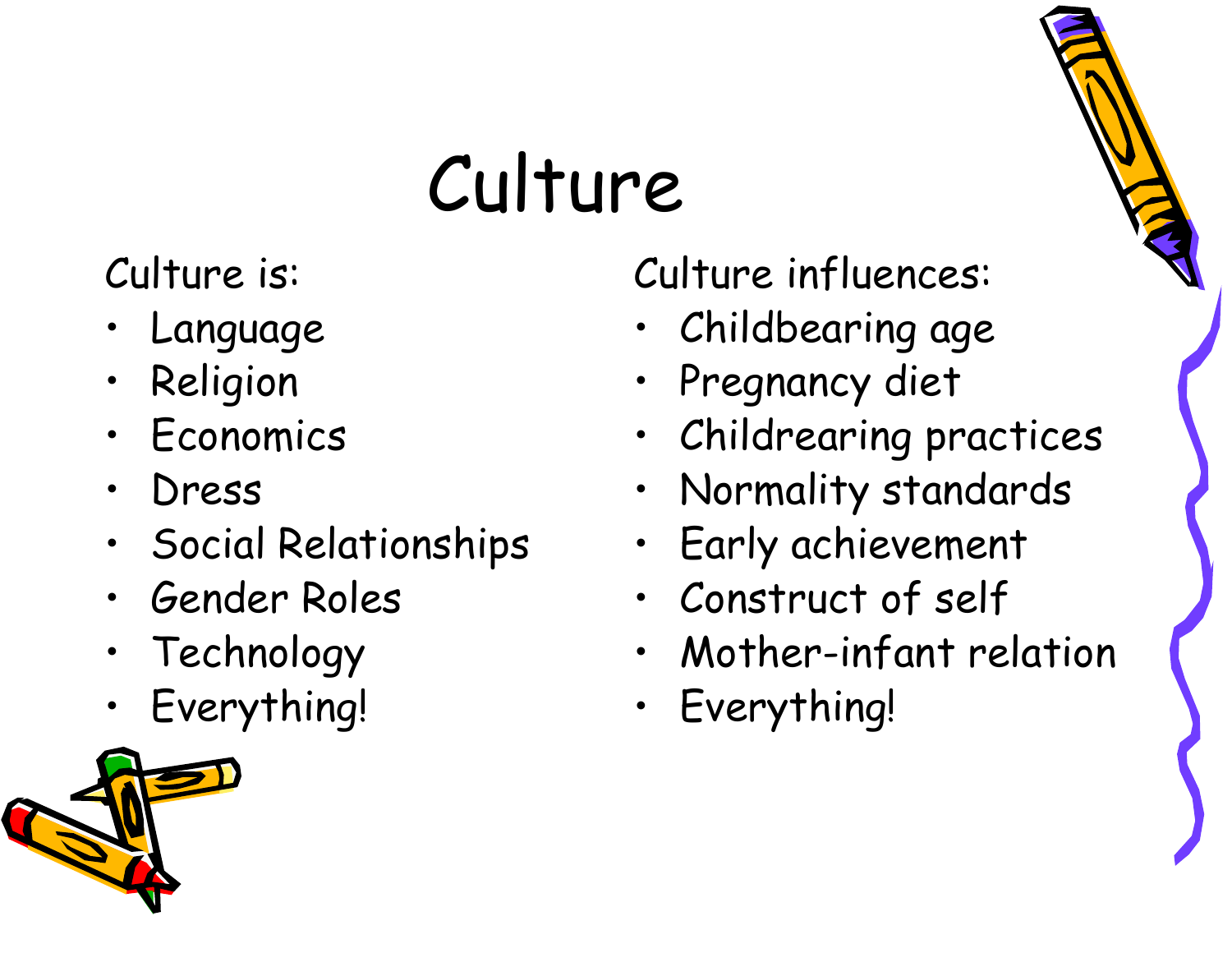# Problems with Cross-Cultural Assessment

- The development of children in European heritage cultures has become the norm for child development in all cultures
- $\bullet$ Inadequate and inappropriate measures
- Lack of:
	- –Exposure
	- Motivation
	- –Rapport
- Differences in
	- –Willingness to report
	- Time perception
	- –Competition
	- –Language

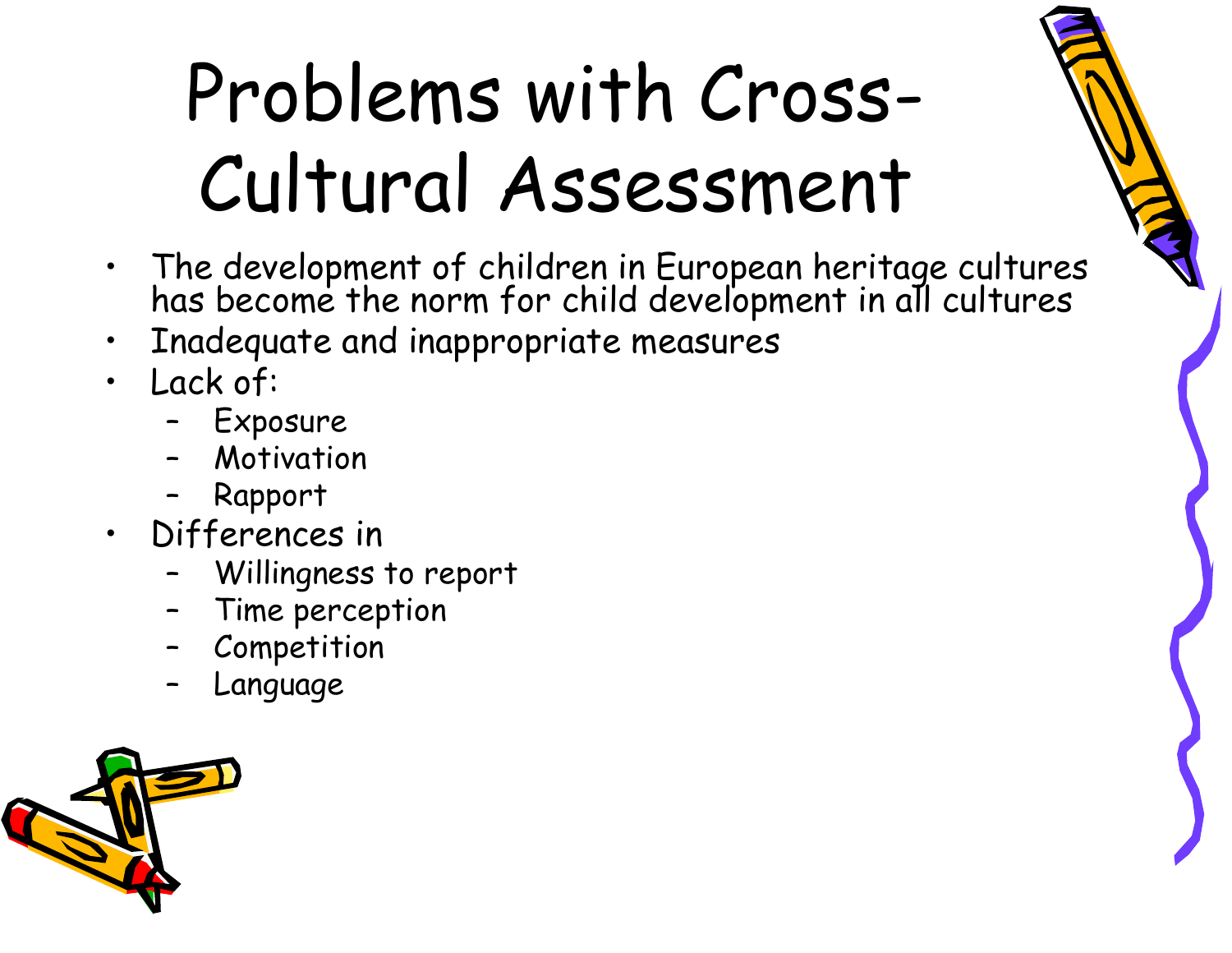# Current Approaches

- $\bullet$  Ask: What are the values that have led to the items in an assessment tool. Do the parents of children in my program share those values?
- Ask: What will using a tool do that we could not know or achieve just from what we already know or have on record?
- •When moving to structured, formal assessment:
- •Start with relationship building
- $\bullet$ Be open to listening & learning rather than telling
- •Fully explain the purpose(s) (before) and the result(s) (after) of the assessment
- • Include parents and family in all stages of the assessment process